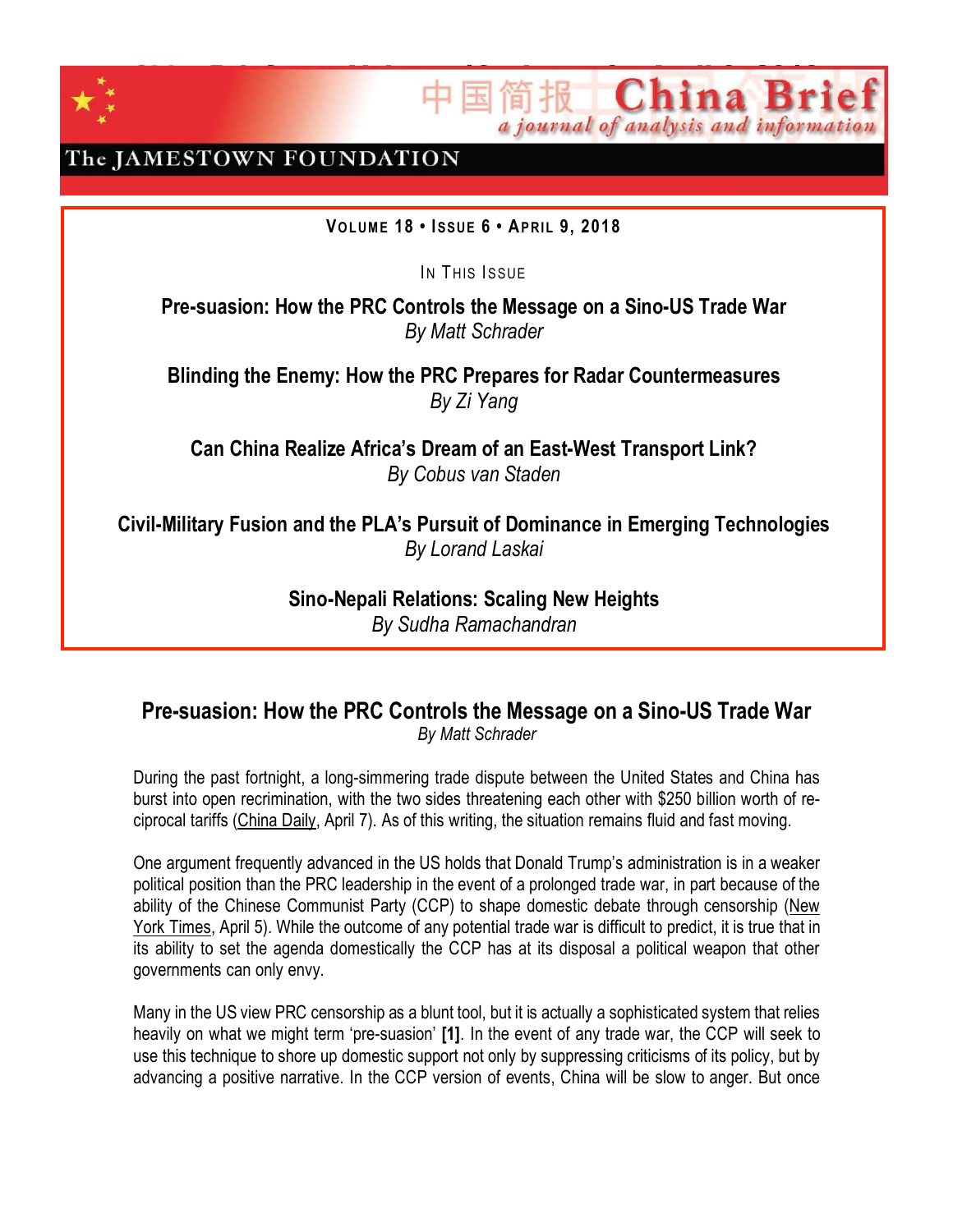provoked, it will reluctantly respond—in a calm, stern fashion—to undeserved, irrational foreign bullying, as it seeks to protect the rules-based international trade regime from an erratic American president.

#### **What Is Pre-suasion?**

The CCP has a formidable range of coercive tools—from algorithmic censorship, to the instructions on "public opinion guidance" it provides newspaper editors on sensitive subjects—that it deploys to selectively advance or suppress certain facts or interpretations [\(China](https://jamestown.org/program/in-a-fortnight-xi-jinping-exhorts-media-to-follow-the-partys-guidance-sino-u-s-competition-for-influence-in-southeast-asia-intensifies/) Brief, February 23, 2016). Through these techniques, as well as imposing significant costs on prominent individuals who advance heterodox views, the CCP seeks to limit the range of available facts and interpretations present in China's boisterous public discourse. The ultimate goal is to limit the range of conclusions at which a reasonable person could reasonably arrive.

This is the essence of pre-suasion. Chinese citizens are not empty, unthinking vessels for the information their government presents them; they evaluate and respond to it as critically as individuals anywhere. But it is difficult for someone to hold an opinion to which they have not been exposed, or critically evaluate an argument when important facts are not ready to hand.

### **Pre-suasion in Practice**

Coverage of international disputes in PRC media reliably uses several important framing techniques. Together, these techniques constitute the pre-suasive framework the CCP uses to guide coverage and commentary on Sino-US trade frictions, as well as other issues such as the South China Sea [\(The](https://www.thechinastory.org/2016/09/chinas-media-on-the-south-china-sea-ruling/) [China](https://www.thechinastory.org/2016/09/chinas-media-on-the-south-china-sea-ruling/) Story, September 20, 2016). The boundaries between these techniques are not sharp; they are meant to complement and reinforce one another.

*● Never explain the other side's argument*

The grievance most frequently expressed by US business executives about China relate to market access, forced technology transfers, and government subsidies; these grievances were the focus of the United States Trade Representative's recently-completed Section 301 investigation. Coverage of the 301 report in Chinese media does not repeat the substance of the USTR's allegations; one searches in vain for quotes, anecdotes, or data from the American businesses affected. The top results of a Baidu search for "US 301 investigation" are articles from state media organs with titles like "The US 301 Investigation Doesn't Have a Leg to Stand On" [\(people.cn,](http://world.people.com.cn/n1/2018/0406/c1002-29909424.html) April 6) or "Legal Facts Underlying US 301 Investigation Called into Question" [\(Xinhua,](http://www.xinhuanet.com/mrdx/2018-04/07/c_137093341.htm) April 7).

*● Never directly criticize central government policy*

It would be absurd to expect that everyone in China's commentariat believes that the US has no grounds for complaint. But if such critics of CCP policy exist, they are not given a platform. Baidu searches using terms like "Sino-US trade war America is right" or "US 301 investigation is correct" yield no articles critical of Made in China 2025, or other aspects of PRC industrial policy. Articles arguing that China could lose a trade war are almost as scarce, although there is ample support for the idea that a trade war is a lose-lose proposition **[2]**.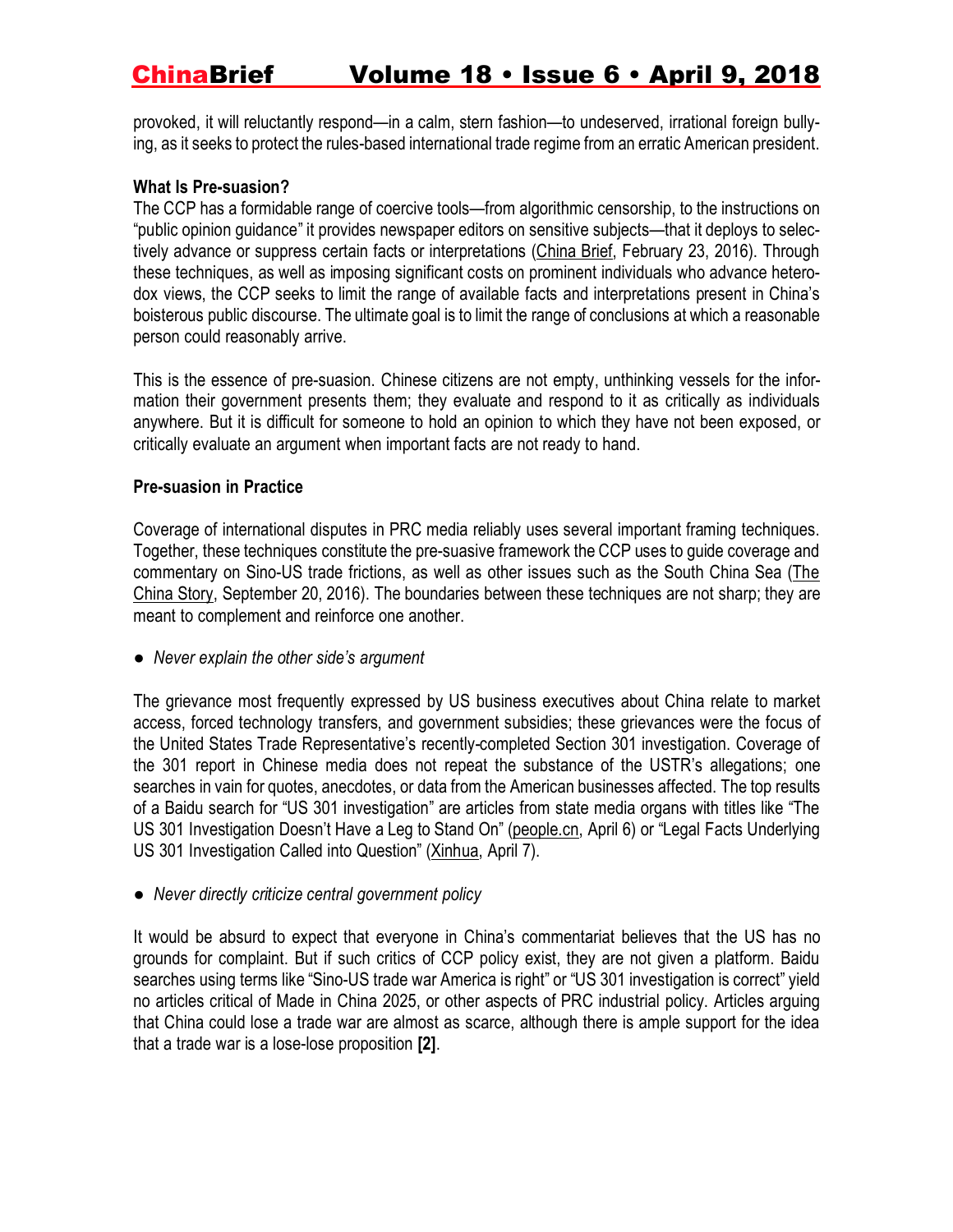*● China is calm, rational, rule-abiding; the other side is irrational and self-defeating*

The lose-lose framing is common in PRC media, with the caveat that a potential trade war would be more damaging to the US **[3]**. This framing is an elegant way to accomplish several objectives as once: portray the US as irrational for taking a step that would damage itself (Donald Trump's unpredictability is another frequent analytical theme); demonstrate that China is being forced into battle reluctantly; steel the Chinese public for adverse economic consequences; and show China's preference for resolving trade disputes through existing WTO mechanisms. This preference for WTO resolution is not because of any particular love for a rules-based order, but because the PRC is increasingly able to shape WTO outcomes in its favor **[4]**.

#### **Conclusion**

Pre-suasion as practiced by the CCP is a powerful tool for building consensus, particularly where foreign policy is concerned. It allows the Party to privilege supportive voices, and channel debate away from a direct examination of the wisdom of central government decisions. It is a powerful weapon in any international dispute, and one of the biggest reasons that a genuine trade war with China could develop into a prolonged battle of attrition.

*Matt Schrader is the editor of China Brief. Follow him on Twitter @tombschrader.*

### **Notes**

[1] The term "pre-suasion" was coined by Robert Cialdini, a professor emeritus of Psychology and Marketing at Arizona State [University.](https://en.wikipedia.org/wiki/Arizona_State_University) He defines pre-suasion as "the practice of getting people sympathetic to your message before they experience it. It's the ability to cause people to have something at the top of their consciousness that makes them receptive to your message that's yet to come." [\(PBS](https://www.pbs.org/newshour/economy/whats-pre-suasion-marketers-make-us-receptive-ad) [Newshour,](https://www.pbs.org/newshour/economy/whats-pre-suasion-marketers-make-us-receptive-ad) September 22, 2016). The term as it used in this article expands somewhat on Cialdini's definition, see above.

[2] This author was able to find one article in a major PRC media outlet that clearly explained the idea that trade surplus nations such as China are at a natural disadvantage in trade wars [\(Caixin,](http://opinion.caixin.com/2018-03-26/101226527.html) March 26). The author is an economist who did his postdoctoral work at MIT. The argument was not made in any of the other coverage reviewed for this article.

[3] Among numerous examples, see "A Sino-US Trade War Would Be an Asymmetric Lose-Lose, China Can Take More Pain" (China [Securities](http://finance.ifeng.com/a/20180402/16055286_0.shtml) Journal, March 2), "PKU National Development Institute Vice-President: China Can Counter the US by Limiting Trade in Services" [\(China](http://www.chinanews.com/gn/2018/04-06/8484694.shtml) News, April 6), "Vice-Minister of Finance Zhu Guangyao: We Aren't Hoping for a Trade War: The Result Can Only Be a Lose-Lose" [\(China](http://news.cyol.com/yuanchuang/2018-04/04/content_17074879.htm) Youth Daily, April 4).

[4] See "China's Rise: How It Took on the US at the WTO" by Gregory Shaffer, Henry Gao, [University](https://papers.ssrn.com/sol3/papers.cfm?abstract_id=2937965##) of Illinois Law Review, 2018 (1), [115-184.](https://papers.ssrn.com/sol3/papers.cfm?abstract_id=2937965##) Accessed at [https://papers.ssrn.com/sol3/papers.cfm?ab](https://papers.ssrn.com/sol3/papers.cfm?abstract_id=2937965)[stract\\_id=2937965,](https://papers.ssrn.com/sol3/papers.cfm?abstract_id=2937965) April 7, 2018.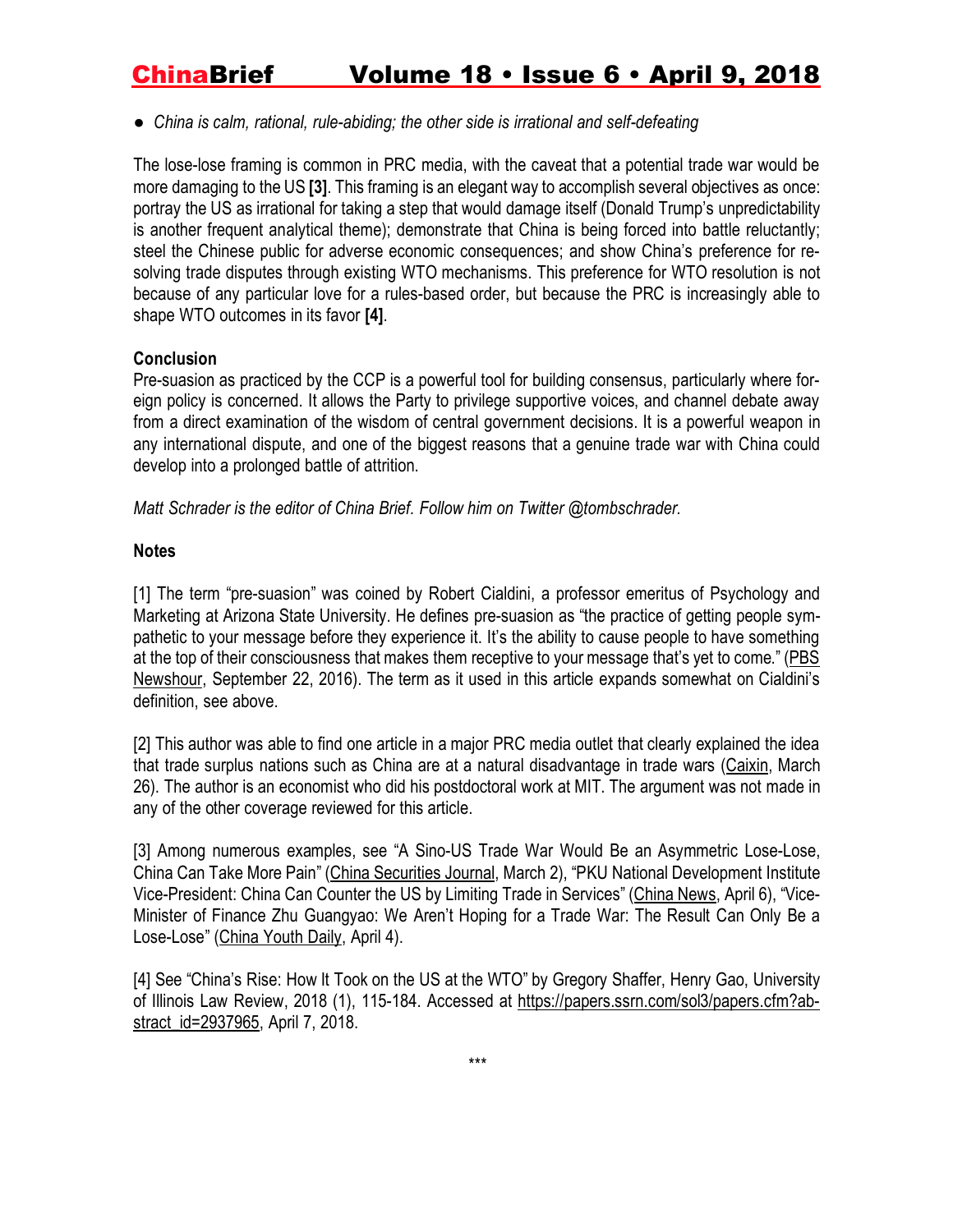## **Blinding the Enemy: How the PRC Prepares for Radar Countermeasures** *By Zi Yang*

Information warfare and information operations constitute the foundation of the People's Liberation Army's (PLA) doctrine of winning what it calls "informationized wars (信息化战争)." **[1]** Electronic warfare (EW), one of five pillars of information warfare, has found its way to the forefront of the PLA's war preparation agenda. All PLA major exercises now feature significant EW components.

These developments have real-world implications: In late January, PRC media unveiled a new type of airborne jamming system mounted on Xi'an H-6G long-range heavy bombers, trumpeting its role in reinforcing PRC electromagnetic spectrum dominance in the South China Sea [\(Huanqiu](http://mil.huanqiu.com/world/2018-01/11548977.html) Net, January 24). The muscle flexing shows growing PRC confidence in EW technology and widening EW capability gap between the PRC and its neighbors.

Despite all this, the PLA's EW capacity has been a neglected topic, primarily because of the lack of quality information. However, new sources, examined here for the first time in English-language PLA analysis, allow us a unique look at previously unexamined subjects. For the purposes of simplicity, this paper leaves aside issues such as sensors, communications equipment, and weapons systems to focus on one facet of EW, namely, how the PRC conceptualizes and prepares for radar countermeasure (RCM; 雷达对抗) **[2]**. Indispensable to modern wars, the "blinding" of enemy radars with EW complexes provides friendly forces a critical edge in combat. Therefore, the PLA thinking illuminated by the main text of analysis, including simulations of strikes against enemy carrier battle groups, deserves in-depth examination and assessment.

### **The Text to Be Analyzed**

The bulk of this paper's analysis draws from the *Principles of Radar Countermeasure* (雷达对抗原 理), hereafter called *Principles*. Funded by the Central Military Commission's Project 2110 and published by the PRC's National Defense Industry Press, the book was last updated and reprinted in November 2016. The text is a collective effort of the PRC's top radar and EW experts from the National University of Defense Technology's Electronic Countermeasure Institute and all five PLA branches.

Based on the Electronic Countermeasure Institute's internal textbooks, *Principles* reveals how RCM is taught in leading PRC EW schools and how PRC thinkers conceptualize RCM. Thus, we can say with confidence that *Principles* is an authoritative text with reliable information on the subject, one that allows us to treat the subject in much greater depth than has previously been the case in authoritative, open-source English-language publications. **[3]**

### **Differences in PRC and US Perceptions of EW**

It is important to note that the PRC is learning quickly from the US in EW matters. PRC thinkers keep a very close watch for new ideas coming out of its number one competitor—the US. At a recent Qian Xuesen Forum that saw the gathering of leading PLA-affiliated scientists and engineers, an expert with the PLA's Strategic Support Force delivered a speech on artificial intelligence and electromagnetic spectrum warfare, an expansion of current EW concepts first publicized in 2015 that has yet to be fully embraced by the Pentagon [\(81IT](http://www.81it.com/2018/0222/8552.html) Net, February 22).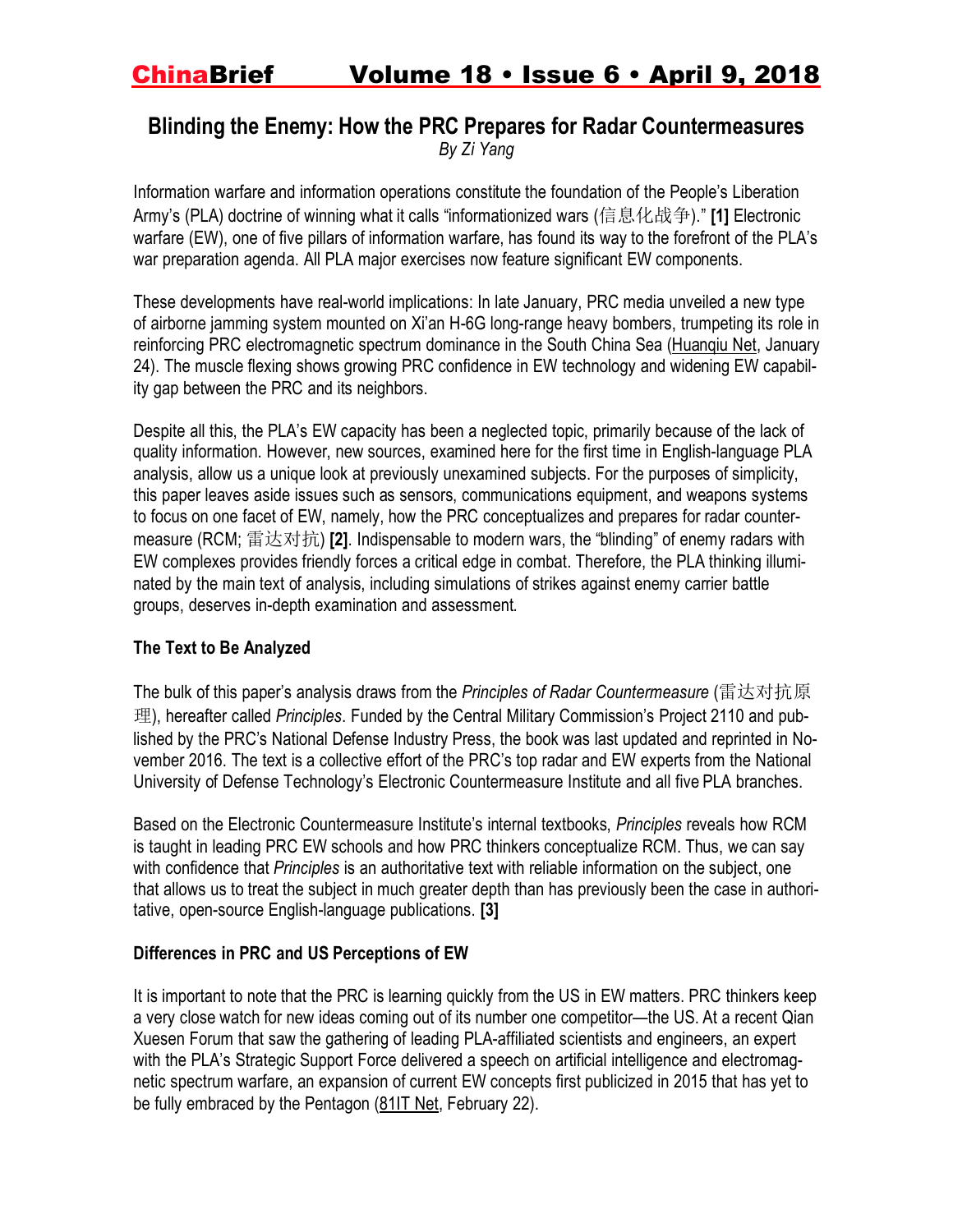Perhaps because of this, while PRC and American thinkers use different terminology to describe various aspects of EW, their concepts largely overlap. US experts subdivide EW into three areas: electronic support, electronic attack, and electronic protection. In Chinese jargon, these three are respectively called electronic countermeasure reconnaissance (电子对抗侦察), electronic offense (电子 进攻), and electronic defense (电子防御) (*Principles*, pp. 2–3).

There are two key differences to note: Firstly, the Chinese jargon "target electronic protection (目标 电子防护)" refers specifically to target protection, while the American term "electronic protection" covers a much broader area. Secondly, Americans view jamming and deception as two distinct concepts, while PRC experts see them as an integrated whole (*Principles*, p. 3–4).

The Chinese term for EW is "electronic countermeasure (电子对抗)." RCM is further defined as "a form of electronic countermeasure aimed at protecting friendly radars and undermining/damaging the effectiveness of enemy radars (including radar countermeasure equipment) (*Principles*, p. 4)."



### **PRC Views on RCM "Hard Kills"**

Hard-kill refers to the substantive destruction of enemy assets. PRC thinkers view anti-radiation missiles, drones, bombs, and high-power microwave weapons as the main tools of trade in the substantive destruction of enemy radar systems. *Principles* describe in some detail the pros and cons of each of these methods, as well as how they are to be used in combat.

Anti-radiation missiles (ARMs) normally employ passive radar homing. The blast radius of an ARM is generally 20 to 60 meters. ARMs are typically highly stealthy and intelligent, but some are limited in their capabilities by their passive radar seekers. The PRC has four types of ARMs—the CM-103, YJ-91, LD-10, and FT-2000 [\(National](http://nationalinterest.org/blog/the-buzz/chinas-new-j-16d-aircraft-might-have-terrifying-new-military-23427) Interest, November 30, 2017). Of these the FT-2000 is perhaps the most noteworthy. It is a unique surface-to-air ARM made to target airborne early warning and control aircrafts and EW aircrafts. Cold launched, the FT-2000 utilizes active radar homing to strike targets 12 to 100 kilometers away, at altitudes of between three and 20 kilometers [\(China](http://military.china.com.cn/2015-08/21/content_36362025.htm) Net, August 21, 2015).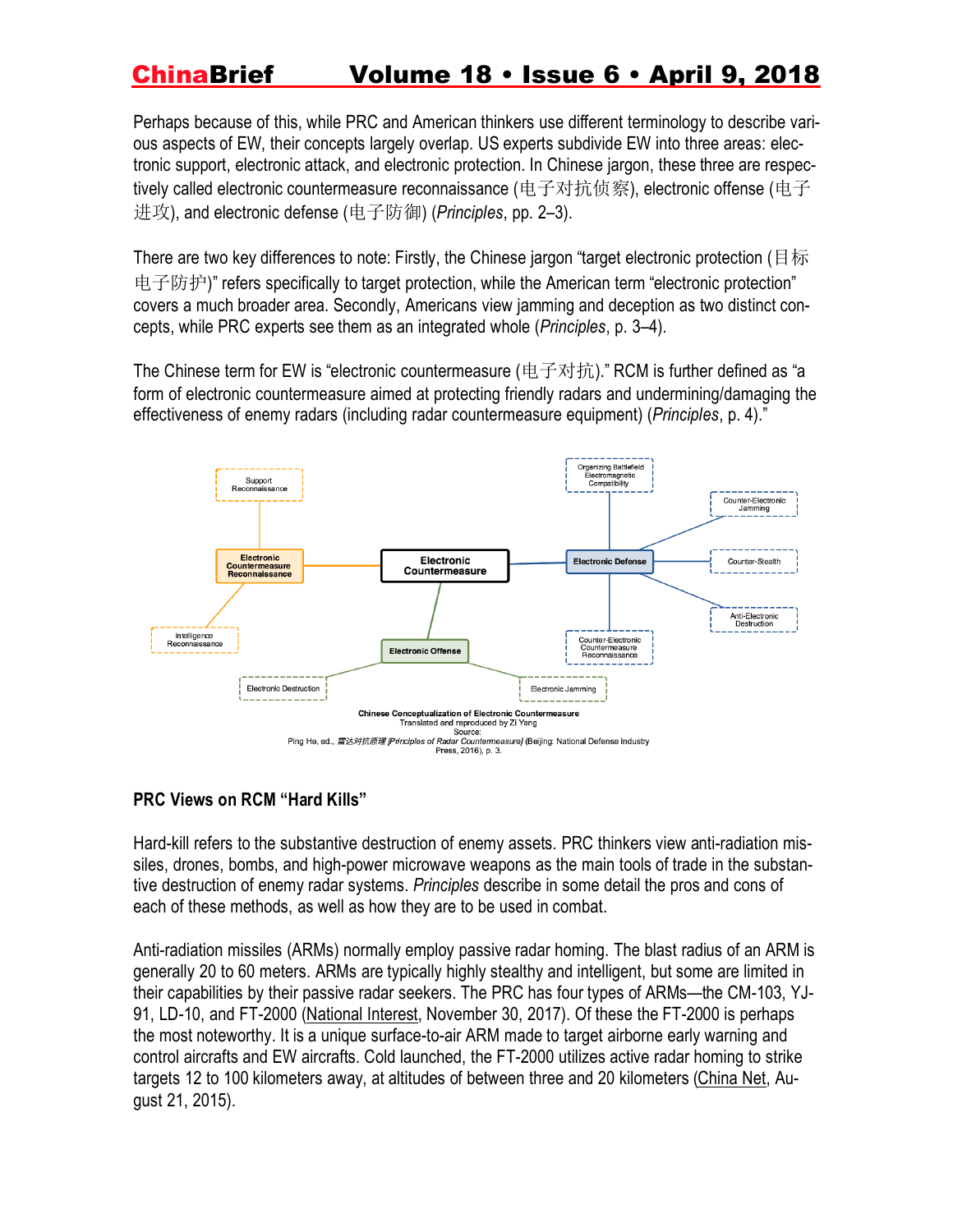Usually weighing 200 kilograms or under, anti-radiation drones (ARD) conduct kamikaze attacks on its intended target. The blast radius of an ARD is larger than an ARM at 50 to 100 meters. The ARD's greatest advantage is that it can be used as a loitering munition (*Principles*, pp. 241–243). In a military parade in August 2017 at Zhurihe Combined Tactics Training Base (朱日和合同战术训练基 地), one of the PLA's main training bases, the PLA demonstrated its ASN-301 ARDs. Bearing striking resemblance to the Israeli Harpy, the ASN-301 has a range of 288 kilometers, a destructive range of 20 meters, and four hours of endurance (Israel [Defense,](http://www.israeldefense.co.il/en/node/28716) March 1, 2017).

Although anti-radiation bombs (ARBs) are discussed in *Principles*, the authors admitted that it is rarely used in combat because to do so requires air superiority.

High-power microwave (HPM) weapons, although not yet fielded, are in the view of PRC experts a critical future EW weapon. HPM pulses enter electronic equipment through the "front" (antennas) and "back" channels (any openings on the target) (*Principles*, p. 244). Depending on radiation intensity, HPMs can disable or completely destroy enemy electronic equipment.

HPMs can also harm human radar operators. At low intensity (3–13 milliwatt/cm<sup>2</sup> ), HPMs can cause confusion, memory loss, altered behavior, blindness, deafness, loss of consciousness, and even heart failure. At the highest level of intensity (80 watt/cm<sup>2</sup>), a HPM attack would be a "death ray", killing enemy combatants within a second (*Principles*, p. 245–246).

The authors of *Principles* seem to have more information on miniaturized HPM bombs—deliverable via artillery shells, rockets, aerial bombs, and missiles—than they do on HPM weapon complexes which could indicate Chinese technological maturity in the former, or an attempt to conceal advancements in the latter. **[4]**



### **PRC Views on RCM "Soft Kills"**

Soft-kill refers to the use of EW countermeasures to disrupt and confuse the enemy. *Principles* outlines two types of radar jamming: suppressive and deceptive. Each topic has an active and passive side, as well as further subdivisions that yield a dozen or more distinct jamming techniques.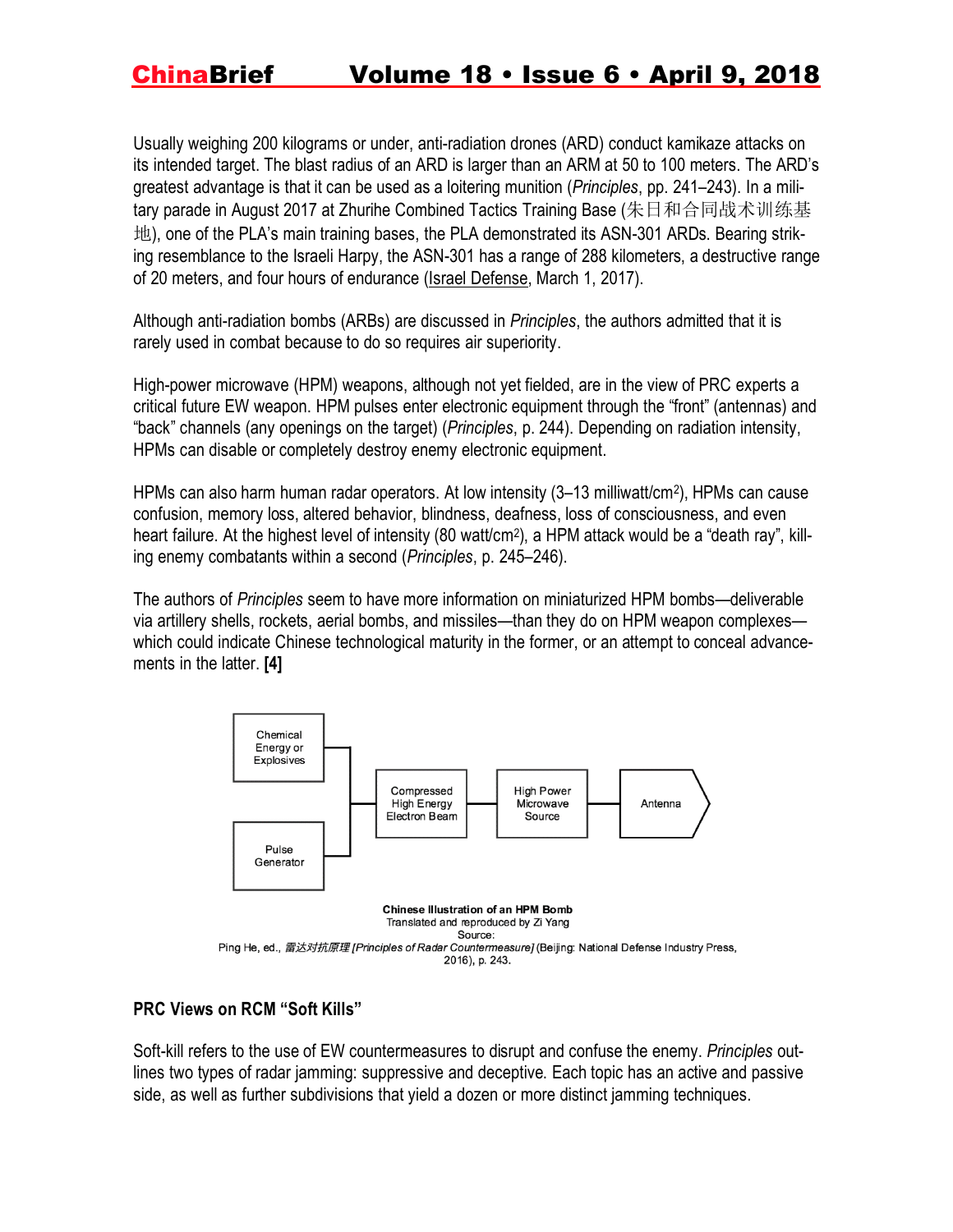Active suppressive jamming uses noise or pulses to overwhelm and interfere with the operation of enemy radar receivers. One example among dozens of jamming techniques is random pulse jamming, which employs pulses with irregular parameters to cover the radar echoes bouncing off a target (*Principles*, p. 167). Passive suppressive jamming refers to the use of chaff and corner reflectors on the physical battlefield.

Deceptive jamming uses false signals to mislead enemy radars. So-called "active deceptive jamming (有源欺骗性干扰)" also has a range of techniques. Ground bounce jamming, for example, is most effective against active or semi-active homing missiles. In this scenario, an airborne EW system projects a powerful simulated radar echo at the ground, in such a way that it is reflected towards the incoming missile. If successful, the missile will instead home in on the simulated echo (*Principles*, p. 198). Passive deceptive jamming refers to decoys such as drones and rocket-propelled decoys. The radar cross-section of decoys must be more reflective than that of the real target, but not overly strong, or else it would increase the risk of the decoy getting exposed.

### **PRC Views of RCM's Defensive Aspects**

According to *Principles*, the most important ways to guard friendly assets against enemy radars are disguise and stealth. It also divides these techniques into 'natural' and 'man-made'.

For example, the *Principles* point out, the earth's curvature creates radar blind spots that allow friendly assets to position themselves out of sight of enemy radar. Rough terrain such as forests, mountains, hills, and valleys can also hide friendly assets, while rain can degrade radar echoes (*Principles*, pp. 219–221). However, natural disguises are not the best option since they are not always readily available.

Multi-spectral camouflage is a convenient tool for protecting friendly assets from radar detection. But if this is unavailable, *Principles* suggested that tree branches, reeds, and hay could be utilized, although they must be sufficiently thick to deflect electromagnetic waves (*Principles*, pp. 222–223).

Stealth technology, on the other hand, focuses on reducing radar cross-sections through smooth exterior design that minimizes corners and edges.

In addition to passive measures, the *Principles* suggest a self-screening jammer can mask the target through jamming the main beam of enemy radar.

To defend against anti-radiation weapons, *Principles* suggests the use of decoys and deceptive jamming to confuse the incoming weapons or trigger a premature detonation (*Principles*, p. 255). Specific to HPM weapons, *Principles* advocates adding a filter system for incoming microwaves, the use of burn-resistant materials for electronics, adding an automatic shutdown mechanism that anticipates an HPM attack, and sealing or lining all openings on equipment with HPM-absorbing materials (*Principles*, pp. 257–259).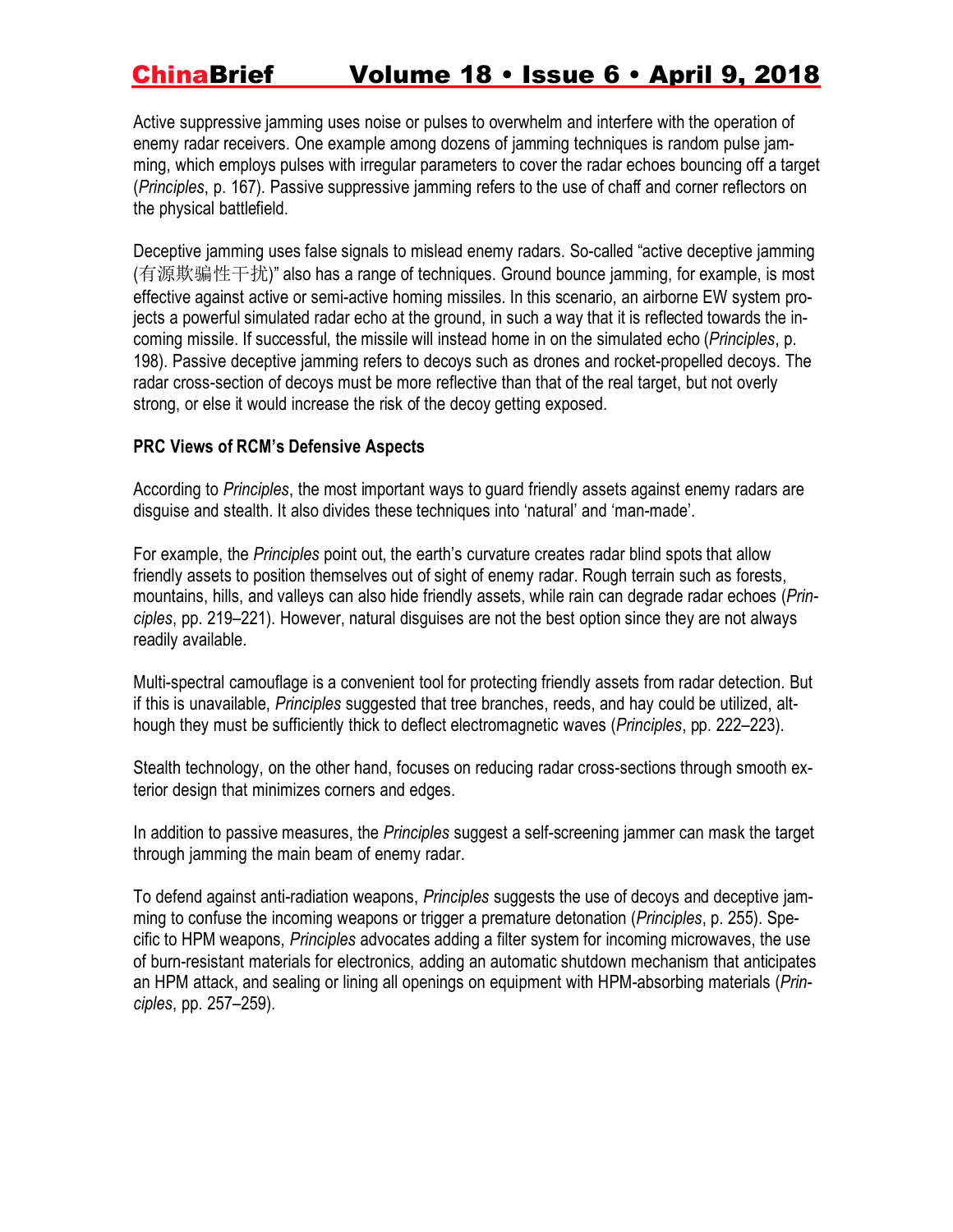### **Putting It All Together**

Towards the end of the book, *Principles* features a series of RCM simulations that reveal PRC thinking about how the various RCM tools and techniques illustrated above could be integrated on the tactical level. However, it is necessary to note that these examples are based on PLA observations of foreign military exercises and simulations.

One case with considerable relevance to a future conflict in the Asia-Pacific is a simulated airstrike on a carrier battle group.

The attacker consists of over 20 aircraft enhanced with EW countermeasures—16 bombers, one early warning and control aircraft, one RCM support aircraft, three airborne standoff jammers, and two EW aircrafts loaded with ARMs.

The attack begins with the RCM jet identifying and locating enemy radar. This information is then passed on to the entire attacking formation. Three standoff jammers begin to disrupt the carrier battle group's radar. Two EW jets then attack enemy radars with ARMs, while lead bombers lay down chaff corridors to shield friendly bombers as they approach the target. The self-screening jammer on each bomber is simultaneously activated.

As the bombers approach the target, the chaff dispensers make a sharp turn. Bombers begin attacking the enemy with precision-guided munitions. Friendly standoff jammers then shift their focus to jamming enemy fire control radars, missile guidance receivers, surveillance radars, and command guidance links, until the attack is over (*Principles*, pp. 282–283).

The simulation projects the entire attack to last between 10 to 15 minutes.

### **Conclusion**

Compared to emerging EW powers like Russia [\(ICDS,](https://www.icds.ee/fileadmin/media/icds.ee/doc/ICDS_Report_Russias_Electronic_Warfare_to_2025.pdf) September 2017), we know far too little about China's actual EW/RCM capabilities. Against the backdrop of China's strict information control regime, what we can extrapolate from *Principles* gives us a much-needed glimpse into how China conceptualizes RCM and how it educates its EW specialists. This brief overview and analysis has not covered *Principles* in its entirety; interested readers would do well to consult it for a comprehensive, authoritative look at how the PLA conceptualizes RCM as part of its overall EW doctrine.

*Zi Yang is a Senior Analyst at the China Programme, S. Rajaratnam School of International Studies, Nanyang Technological University, Singapore. Follow him on Twitte[r](https://twitter.com/ziyangresearch) [@ZiYangResearch.](https://twitter.com/ziyangresearch)*

### **Notes**

[1] According to Heritage Foundation's Dean Cheng, "The PLA's 2011 volume on terminology describes 'informationized warfare' as warfare where there are networked information systems and widespread use of informationized weapons and equipment, all employed together in joint operations in the land, sea, air, outer space, and electromagnetic domains, as well as the cognitive arena. In informationized warfare, the main form of conflict is between systems of systems. As part of this sys-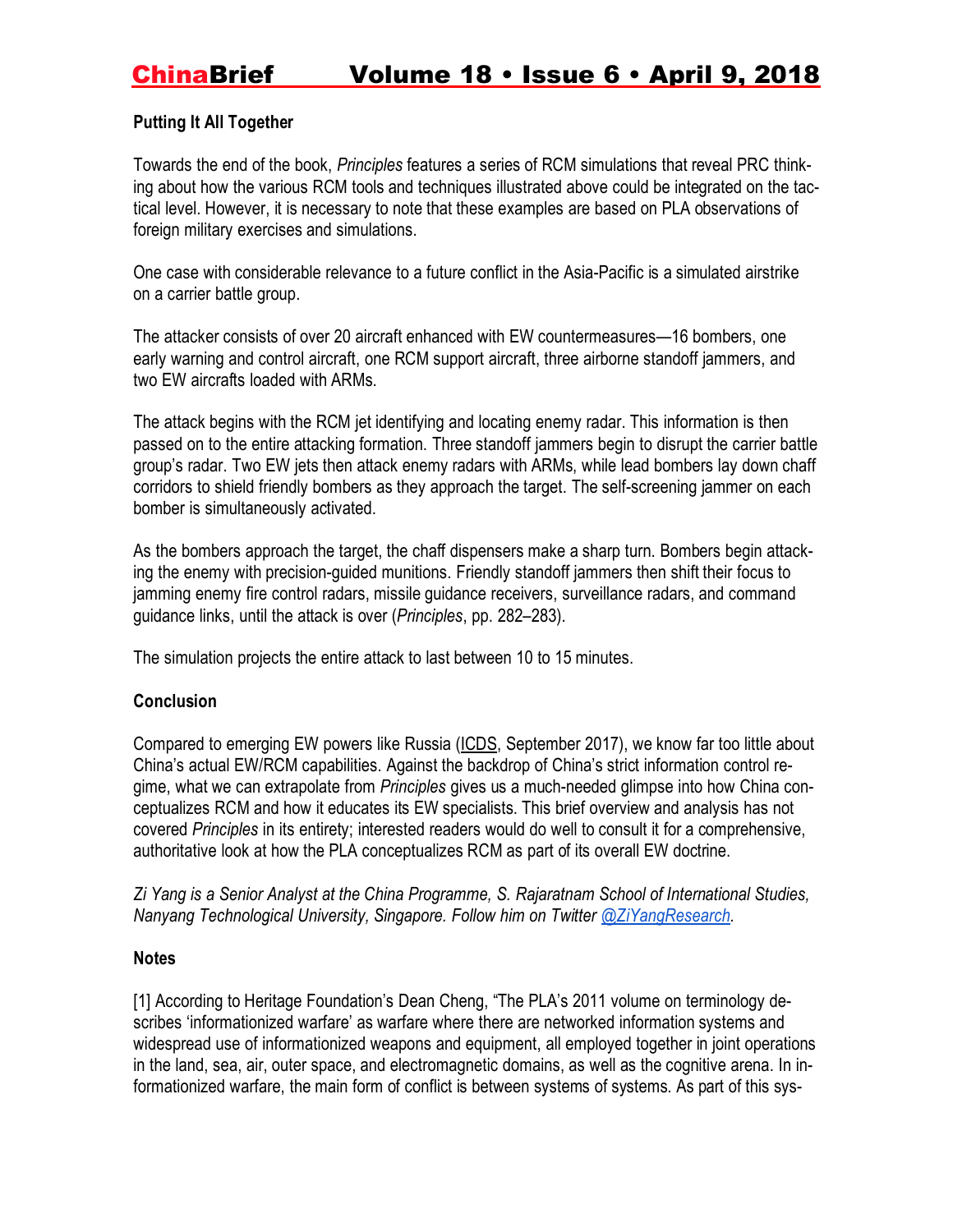tems-of-systems construct, informationized warfare is envisioned as informationized militaries, operating through networked combat systems, command-and-control systems and logistics and support systems." See: Dean Cheng, Cyber Dragon: Inside China's Information Warfare and Cyber Operations (Santa Barbara, California: Praeger, 2016), p. 39.

[2] Radar countermeasure (雷达对抗), communications countermeasure (通信对抗), electro-optical countermeasure (光电对抗), and underwater acoustics countermeasure (水声对抗) constitute the four subsets of Chinese EW or dianzi duikang (电子对抗).

[3] Even the Pentagon's annual reports on the PRC military capacity, typically one of the most authoritative, in-depth sources available, have had relatively little to say on this subject. For the interested reader, the annual report's most extensive treatment of PRC EW to date can be found on page 66 of the 2014 annual report.

[4] For the latest developments on Chinese HPM weapons, see: The [Diplomat,](https://thediplomat.com/2017/03/the-plas-potential-breakthrough-in-high-power-microwave-weapons/) March 11, 2017.

## **Can China Realize Africa's Dream of an East-West Transport Link?**

*\*\*\**

*By Cobus van Staden*

African development hinges on a maddening paradox: its greatest asset—the sheer size and diversity of its landscape—is also the greatest barrier to its development. Landlocked countries are cut off from ports, and the difficulty of moving goods from country to country weighs down intra-continental trade (only 15% of African trade is within Africa. (African [Development](http://www.africaneconomicoutlook.org/en/outlook/trade-policies-and-regional-integration-in-africa) Bank, 2017) African consumers bear the brunt of these difficulties. **[1]**. Costs are driven up by a host of factors: tariffs, border delays, corruption. But the biggest challenge is that no streamlined transport route exists between West and East Africa – only a decaying and underdeveloped road and rail system which pushes up costs and drags down efficiency.

Several ambitious schemes have been proposed to link Africa's east and west coasts, some of which are closer to full realization than others. Most notable in this respect is a plan to expand the existing Trans-African Highway 5 (TAH5) into a true cross-continental road and rail link, the early stages of which China has helped bring to fruition where Western consortiums failed. Likewise, Chinese investment in African infrastructure through Beijing's ambitious Belt and Road Initiative (BRI) may help create expanded sub-regional linkages, particularly in East Africa, that could help facilitate the emergence of an eventual, true East-West link in the long term. However, in the short-to-mid-term, the obstacles to a truly robust set of East-West transport links are formidable, and it is unlikely that China's involvement will be a panacea.

### **Long March to the Red Sea**

Portions of the proposed East-West link already exist, in the form of the Trans-Africa Highway 5. The most credible proposal for a full continental connection builds on these, and plans to link them.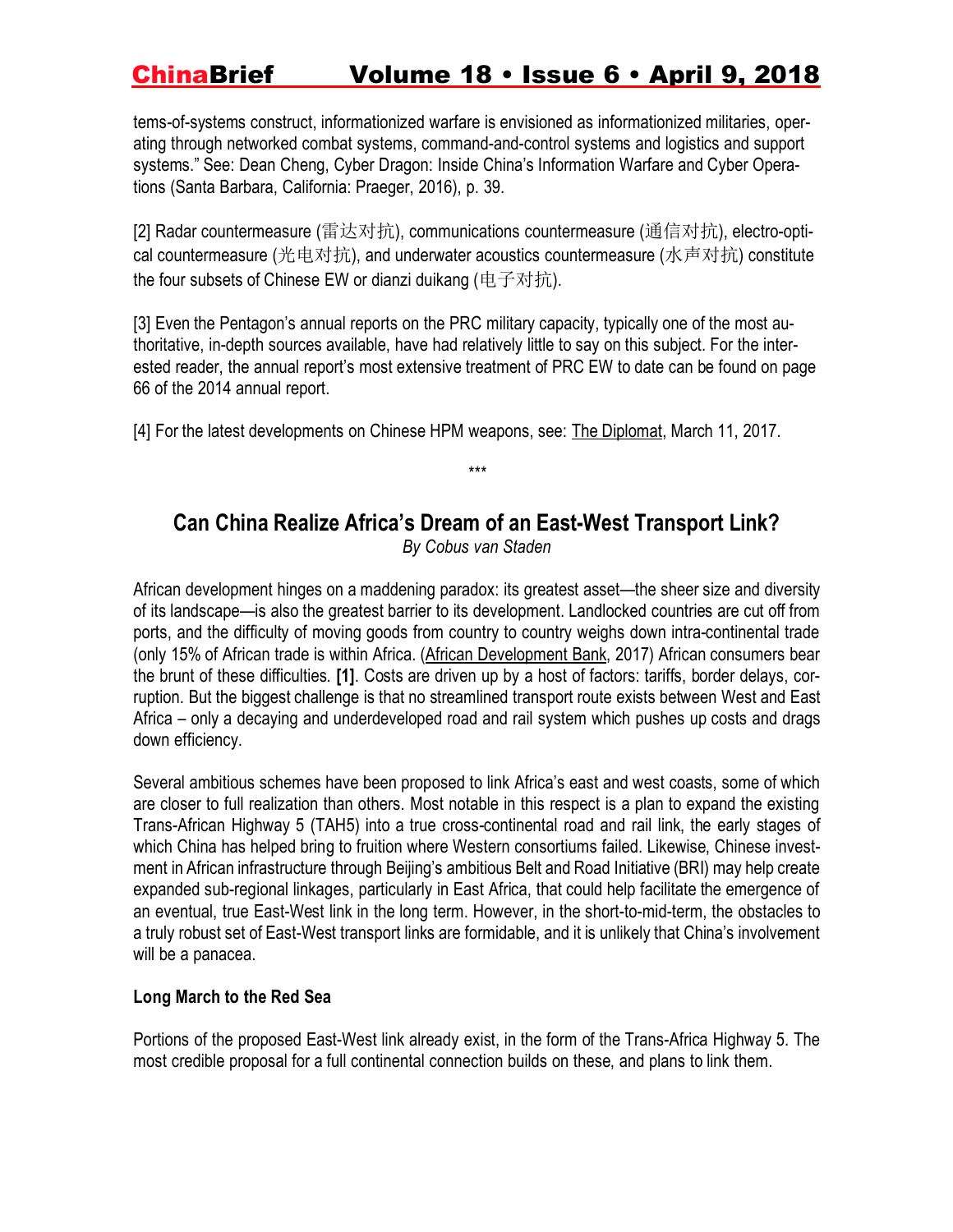TAH5 is the most significant precursor to a full transcontinental African transport corridor. It is part of a proposed nine-highway network originally put forth by the United Nations Economic Commission for Africa (UNECA) in 1971 (We Build [Value,](https://www.webuildvalue.com/en/infrastructures/trans-african-highway-roads-and-railways-to-make-cargo-move.html) November 8, 2017,) and currently undertaken by the agency in conjunction with the African Union, and the African Development Bank, and external stakeholders. The highway connects Dakar, in Senegal, to the Chadian capital of N'djamena, about 4,500 kilometers, or a little further than the distance from New York to San Francisco. It runs through seven countries, Senegal, Mali, Burkina Faso, Niger, Nigeria, Cameroon, and Chad.

The TAH5 is the only one of all the Trans-African highways to be fully completed and it represents a major development victory for that reason. However, sections of the road are dilapidated, and upkeep across national borders remains a challenge. The proposed East-West link, supported by the African Union, but still in the process of finding financing, would connect Senegal on the Atlantic to Djibouti by on the Red Sea by building new roads and upgrading degraded sections to extend the existing TAH5, with matching rail links. The finished project would add Sudan, Ethiopia, and Djibouti to the countries already connected by TAH5, and would span 8,715 kilometers, or a little less than the distance between New York City and Midway Atoll.

The rail component is even more challenging than the road component, since most of the preexisting rail connections would have to be upgraded from narrow to standard gauge, and massive gaps—in some cases as large as 4,000 kilometers—in the proposed route would need to be bridged.

The first phase of the project will be an estimated \$2.2 billion upgrade to 1,228 kilometers of existing rail between Dakar, the capital of Senegal, and Bamako, the capital of neighboring Mali. This section will be directly implemented by the African Development Bank's Program for Infrastructure Development in Africa (PIDA) and enjoys the support of the West African Economic and Monetary Union, which bankrolled feasibility studies. Construction is expected to begin later this year (How We [Made](https://www.howwemadeitinafrica.com/trans-african-highway-remains-a-road-to-nowhere/39863/) It in [Africa,](https://www.howwemadeitinafrica.com/trans-african-highway-remains-a-road-to-nowhere/39863/) May 29, 2014.)

China has been crucial to getting the rail portion of the project off the ground. After more than a decade of disagreements with a Franco-Canadian consortium, the governments of Senegal and Mali signed separate agreements with China Railway Construction Corporation in 2015. Senegal's deal comes to \$1.24 billion, and will be funded by a Chinese loan, payable over 30 years at 2% interest [\(Economist](http://country.eiu.com/article.aspx?articleid=383828422&Country=Senegal&topic=Economy&subtopic=Forecast&subsubtopic=Economic+growth&u=1&pid=1736317757&oid=1736317757&uid=1) [Intelligence](http://country.eiu.com/article.aspx?articleid=383828422&Country=Senegal&topic=Economy&subtopic=Forecast&subsubtopic=Economic+growth&u=1&pid=1736317757&oid=1736317757&uid=1) Unit, January 6, 2016.) Mali signed a \$1.5 billion deal with the company [\(Reuters,](https://www.reuters.com/article/mali-china-cn-railway-const/mali-signs-1-5-bln-rail-deal-with-china-railway-construction-idUSL8N14F06320151226) December 26, 2015.) The latter deal formed part of a larger set of railway deals signed the year before with China, including an \$8 billion deal for a railway link between landlocked Mali and the Guinean port of Conakry (Centre for [Chinese](http://www0.sun.ac.za/ccs/wp-content/uploads/2014/11/CCS_Commentary_Mali_China_Railway_NT_2014_02.pdf) Studies, November 24, 2014.)

The current estimated delivery date for the Dakar-Bamako section of the project is 2022 [\(PIDA.](http://www.au-pida.org/view-project/939/) November 24, 2017.) If completed, the project will improve goods transport speeds fourfold, and provide a vital new link to the sea for Mali, improving the prospects of its gold mining sector. However, the difficulties facing even this relatively short stretch underscore how challenging the full Dakar-Djibouti multimodal transport corridor will be. Full completion will be hampered by security concerns in Chad and Sudan, and rocky terrain in Ethiopia. Another issue is the pressure cash-strapped individual governments face to focus their limited resources on projects that would secure them immediate direct connections to ports; this could make it difficult to convince them to work together on trans-frontier developments whose benefits for intra-continental trade lie in the relatively distant future. Transfrontier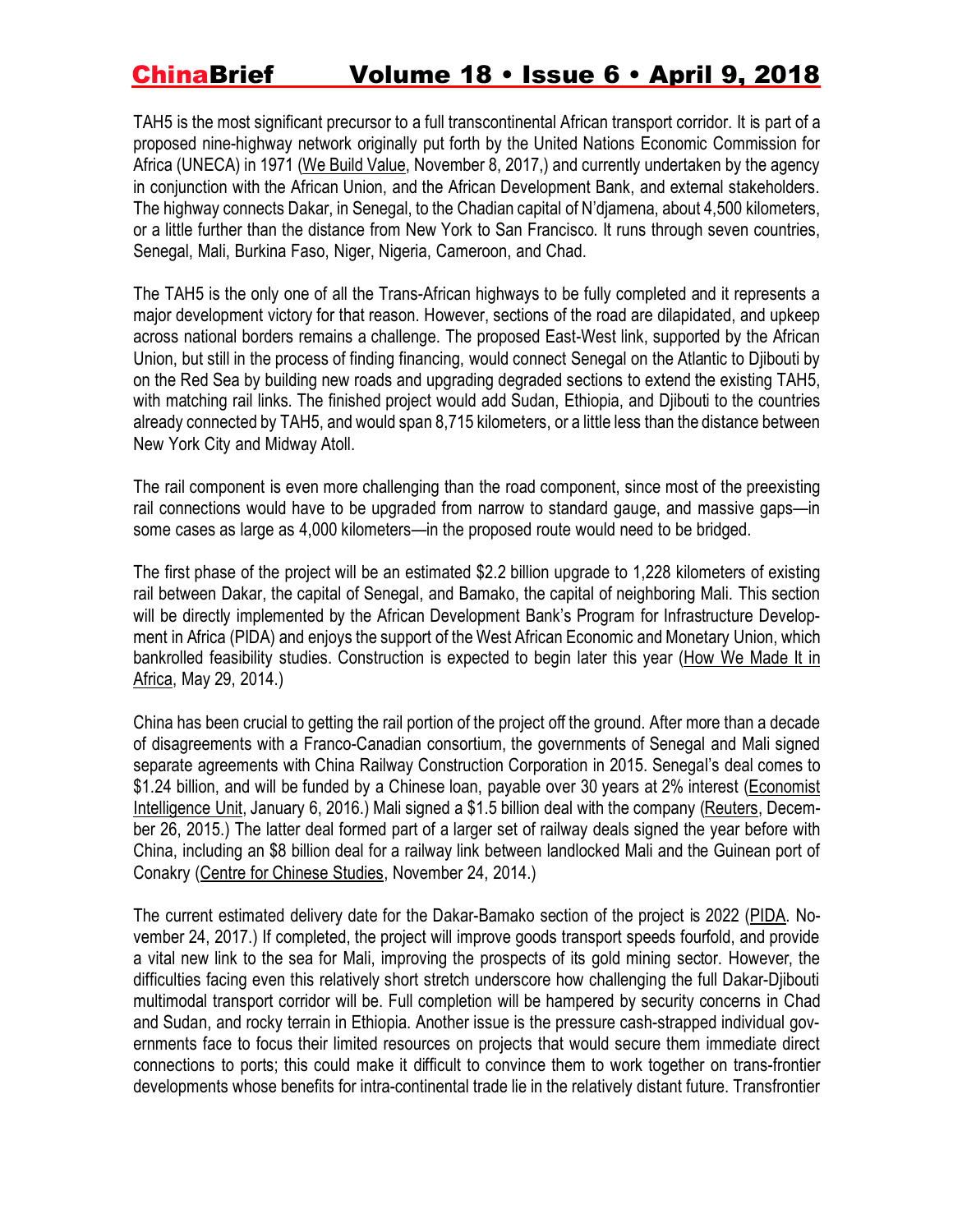infrastructure, such as the Standard Gauge Railway, has the potential to mitigate some of these pressures, especially in tandem with Belt and Road-related developments like new ports. However, concerns are being raised about how sustainable the resultant debt would be for some of these lowest income countries.

That being said, UNECA's proposal for a Trans-African Highway Network, which sounded like science fiction when it was first announced in 1971, has now begun to move towards reality. The completion of TAH5 and a growing network of railway lines in East Africa have made African mega-projects feel more feasible now than in the past. This is partially thanks to the impact of Chinese infrastructure investment in general, and the Belt and Road Initiative specifically.

### **Changing Narratives, Building Connections**

The Belt and Road Initiative is a sprawling transnational infrastructure expansion project that has rapidly become the centerpiece of Chinese outward investment. It essentially uses infrastructure provision to connect China to Europe via two routes: the Silk Road Economic Belt runs overland from China to Germany via interlinked rail connections through Central Asia, and Central Europe. More pertinent to Africa, the 21st Century Maritime Silk Road is a sea route from China to Greece. It travels via the India Ocean to Mombasa, Kenya, and then through the Suez Canal to the Mediterranean. On paper, BRI only grazes Sub-Sahara Africa before moving north to Egypt. However, Mombasa also becomes the node where the Belt and Road Initiative meets East Africa's Standard Gauge Railway. This connection enables a host of development opportunities that in turn could help to fund some of these trans-continental rail networks.

The clearest case in point is Ethiopia. The railway line between Addis Ababa and Djibouti was funded by Chinese lenders and constructed by Chinese contractors. But China's involvement didn't end here. Ethiopia has eagerly embraced a Chinese model of centralized economic planning focused on manufacturing and assembly in special economic zones. Several such zones were funded by China, and initially populated by Chinese apparel and shoe manufacturers [\(Brookings,](https://www.brookings.edu/blog/africa-in-focus/2018/01/30/foresight-africa-viewpoint-chinas-engagement-in-africa-what-can-we-learn-in-2018-from-the-60-billion-commitment/) January 30, 2018.) These have since been joined by European counterparts like H&M, setting Ethiopia up as a low-cost assembly hub exporting to Europe (H&M [Group,](https://www.brookings.edu/blog/africa-in-focus/2018/01/30/foresight-africa-viewpoint-chinas-engagement-in-africa-what-can-we-learn-in-2018-from-the-60-billion-commitment/) May 26, 2016.) While Ethiopia isn't formally on the Belt and Road route, cross-frontier rail infrastructure still enabled it to become an exporter along BRI arteries.

In addition, BRI-related projects in East Africa have also proven that it is possible to build this kind of infrastructure, and in the process has arguably improved investor confidence. For example, Tanzania recently put out tenders for its own section of the standard gauge railway, and struck a deal with a Turkish contractor at a significant saving per meter of track compared to Kenya's Chinese-built section (Daily [Standard,](https://www.standardmedia.co.ke/article/2001256729/tanzania-building-electric-rail-at-half-price-of-kenya-s-diesel-standard-gauge-railway-line) November 8, 2017.) While one can fault the Kenyan deal, I would argue that the success of these early developments broke down entrenched biases against funding African infrastructure among a wider range of funders. This could potentially also speed up the completion of a connection between East and West Africa.

### **Conclusion**

The dream of a connection between East and West Africa, and a resultant increase in Africa-fueled trade and development has long haunted the continent. The evolution of unified development goals such as the African Union's Agenda 2063, shared regional and continental institutions enabling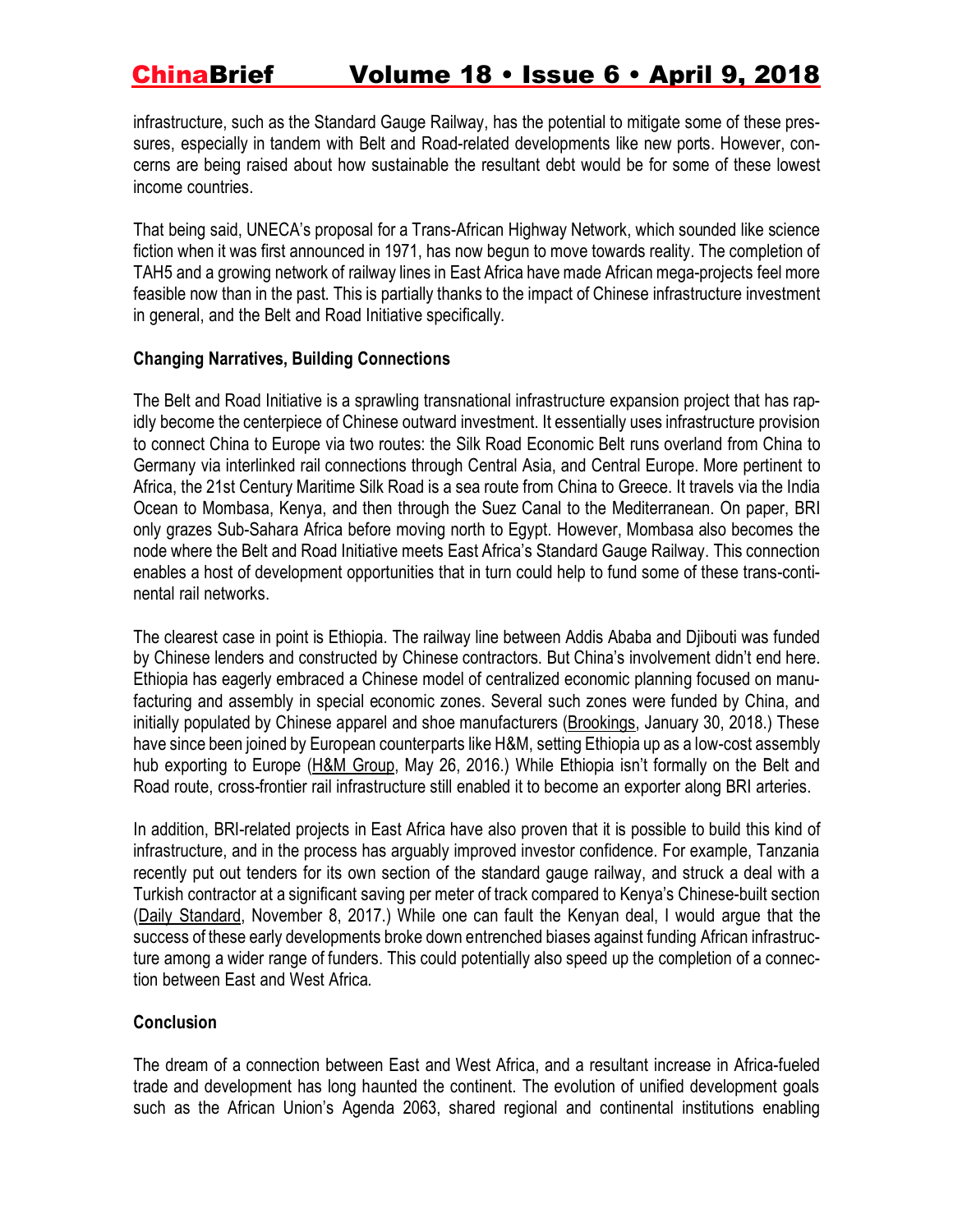measures such as the recently decided continental free trade agreement, and the presence of new sources of development funding make this dream seem more possible. However, Africa will have to ask hard questions about debt, sovereignty, and foreign power influence. The recent case of Sri Lanka losing control of a Chinese-financed port is already raising worried discussion in Africa (Daily [Standard,](https://www.standardmedia.co.ke/business/article/2001230735/kenya-chokes-on-hefty-infrastructure-debts-to-china-but-are-the-projects-viable) February 26, 2017).Achieving the dream of unifying the continent is going to demand complex choices. Any East-West connection across the width of Africa would function as a de facto extension of the Belt and Road Initiative to the Atlantic Ocean. Such a connection would significantly increase Chinese presence on the continent, especially if Djibouti is its eastern anchor, because also houses China's first overseas military base. While this might worry Western powers, Africa would arguably see it as a small price for a long-cherished dream.

*Cobus van Staden is a senior researcher with the South African Institute for International Affairs, and the co-host of the weekly China in Africa [Podcast](http://www.chinaafricaproject.com/) and co-moderator of the China Africa Project's popular Facebook community. You can follow him on Twitter [@stadenesque](https://twitter.com/stadenesque)*

#### **Notes**

[1] For example, the World Bank famously calculated that it is less expensive to get a car from Japan to Addis Ababa than it is to transport that same car overland from Addis Ababa to Abidjan. See: UN Economic Commission for Africa, African Union and African Development Bank. 2010. *Assessing Regional Integration in Africa IV: Enhancing Intra-African Trade.* Addis Ababa: UN Economic Commission for Africa. http://www.uneca.org/aria4/ARIA4Full.pdf

## **Civil-Military Fusion and the PLA's Pursuit of Dominance in Emerging Technologies**

\*\*\*

*By Lorand Laskai*

China is intensifying its nearly two-decade push to meld together the civil and defense economies through what officials term "civil-military fusion" (军民融合). On March 2, 2018, CCP General Secretary Xi Jinping chaired the third meeting of the recently formed Central Commission for Integrated Military and Civilian Development (CCIMCD), where he emphasized the strategic importance of 'unifying' (体化) national power through reducing barriers between the commercial economy and defense industrial base [\(CCTV,](http://tv.cctv.com/2018/03/02/VIDEX69ZEYQ74R0NysB5EH0J180302.shtml) 03/02). Days later, speaking to a delegation from the People's Liberation Army (PLA) and armed police at the 13th National People's Congress, Xi called civil-military fusion (CMF) a "prerequisite" for realizing the goal of building a strong military ([Xinhua](http://www.xinhuanet.com/english/2018-03/12/c_137034168.htm), 03/12) **[1]**.

China's efforts to become a dominant 'science and tech superpower' (科技强国) in technologies like artificial intelligence, quantum communications, robotics and smart manufacturing are well documented [\(China](https://jamestown.org/program/disruption-under-the-radar-chinese-advances-in-quantum-sensing/) Brief, August 17, 2017). Less is known about how China plans to use CMF to convert its technological push into a long-term military advantage, in ways that, to a significant degree, are partly modeled on the US. Originally elevated to a national strategy in 2014, CMF has since gained importance as a pillar of China's military modernization, becoming one of Xi's signature issues as he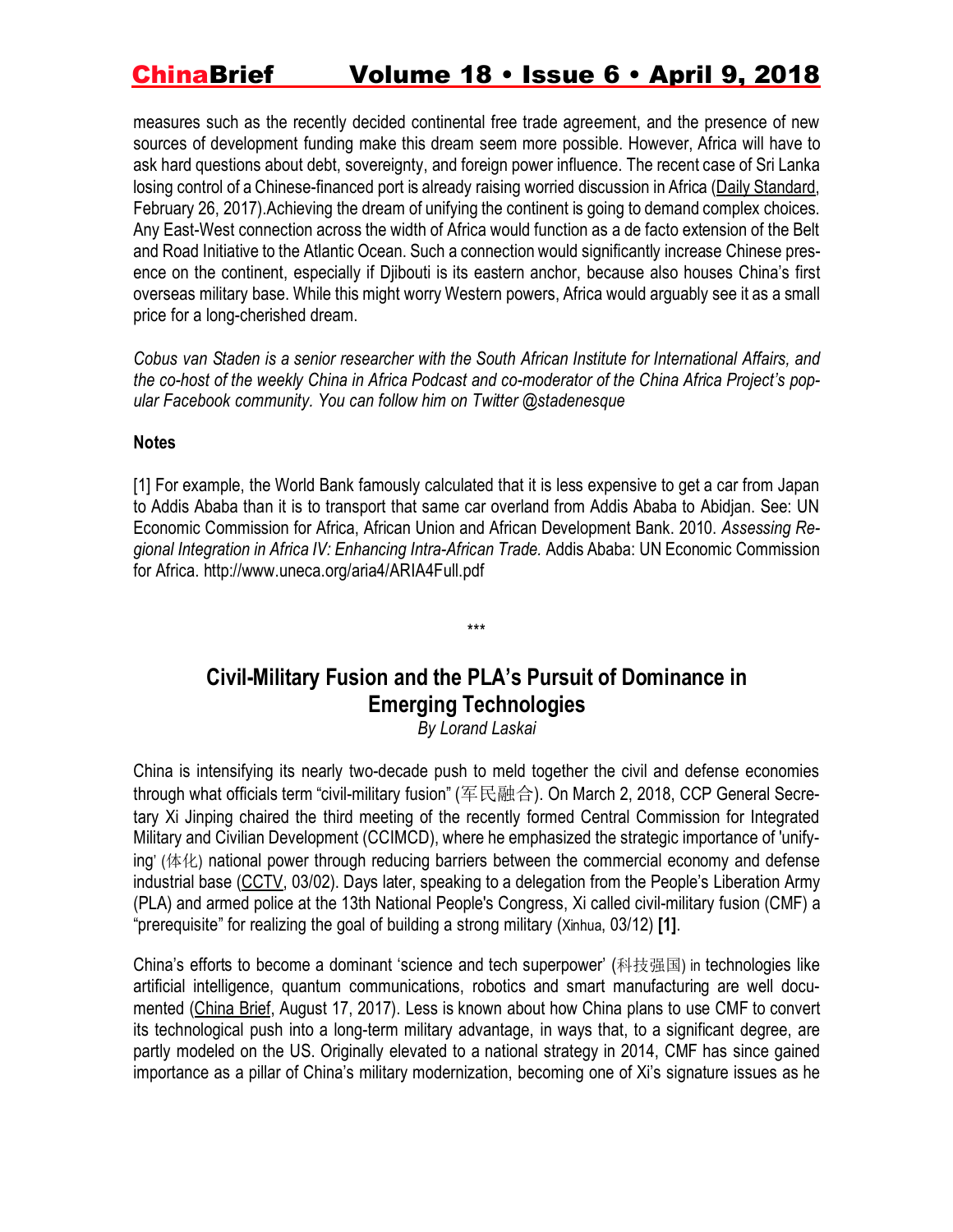attempts to turn the PLA into a 21<sup>st</sup> century fighting force. China's leadership evidently sees the opportunity to translate the significant progress that has been made in China's private hi-tech sector into military gains, through the strategic application of industrial policy. **[2]** Although the push is, in some ways, similar to previous efforts to leverage the private sector, there are signs that this iteration is both more serious and better resourced than past attempts.

### **A Blueprint for Dual-Use Superiority**

In June 2017, the Chinese Academy of Engineering (CAE) and Tsinghua University held a conference on CMF and the dual-use applications of AI. In front of an audience of prominent AI experts, industry leaders, and military personnel that included Zhang Yulin, the assistant director of CMC Equipment Development Division, the Dean of CAE Zhou Ji declared that, "AI will be the most important dual-use technology for the next ten years" [\(Science](http://news.sciencenet.cn/htmlnews/2017/6/380507.shtm) Net, June 26, 2017)

Rather than waiting for emerging technologies like AI to mature before encouraging collaboration with the defense industrial base, China's leadership is determined to bake CMF into the overall design of emerging sectors through top-level planning. CMF is a prominent component of a number of key government initiatives, including the Next Generation Artificial Intelligence Development Plan (2017), Made in China 2025 (2015), and Promotion of a National IC Industry Development Guidelines (2014). The Next-Generation AI Development Plan, released last June, for instance, named CMF as one of the "six main duties" (六大任务) for AI development and called for establishing an "all-element, multidomain, highly efficient (全要素、多领域、高效益) new pattern of civil-military integrated development." The goal is not only to ensure military application develop in tandem with civilian applications, but that the combination of the two domains produces 'leapfrog development' (跨越发展).

In practice, this means funding pilots and promoting 'backbone enterprises' (骨干企业) that will ensure that emerging industries grow with CMF at its core. The approval process for national-level Made in China 2025 demonstration zones, approved by Ministry of Industry and Information Technology (MIIT), includes support for enterprises involved in CMF [\(Economic](http://www.cneo.com.cn/article-58665-1.html) Daily, 03/09). What CMF initiatives the Next Generation AI Development Plan will support is less clear, since the plan is still in its initial phase. In November 2017, Major General and Deputy Chairman of the CMC's Sci & Tech Committee, Lu Yueguang, was appointed to the Next Generation AI Strategy Advisory Committee, ensuring that the PLA will have a voice in the plan's implementation.

### **Follow the Leader**

The drive to integrate military and commercial decision-making springs, in part, from the PRC's close study of the US's experience cultivating commercial-military ties. State-media often cites data showing that in the United States 85% of the military's core technology comes from the private sector and 80% of firms that supply the US military also sell commercially ([Reference](http://finance.chinanews.com/cj/2017/08-01/8292315.shtml) Times, 08/01/2017). In January 2018, a study group tasked with researching CMF legislation at the State Council's Development Research Center published a document outlining the role of legislation like the Federal Technology Transfer Act of 1986 and Federal Acquisition Reform Act in the development of dual-use industries in the US (State [Council,](http://www.waterinfo.com.cn/news_5/wai/201801/t20180109_13812.htm) January 9).

The US's example helps to explain why the PLA views the combination of commercial and military resources in emerging technologies—a majority of which are currently being developed in the private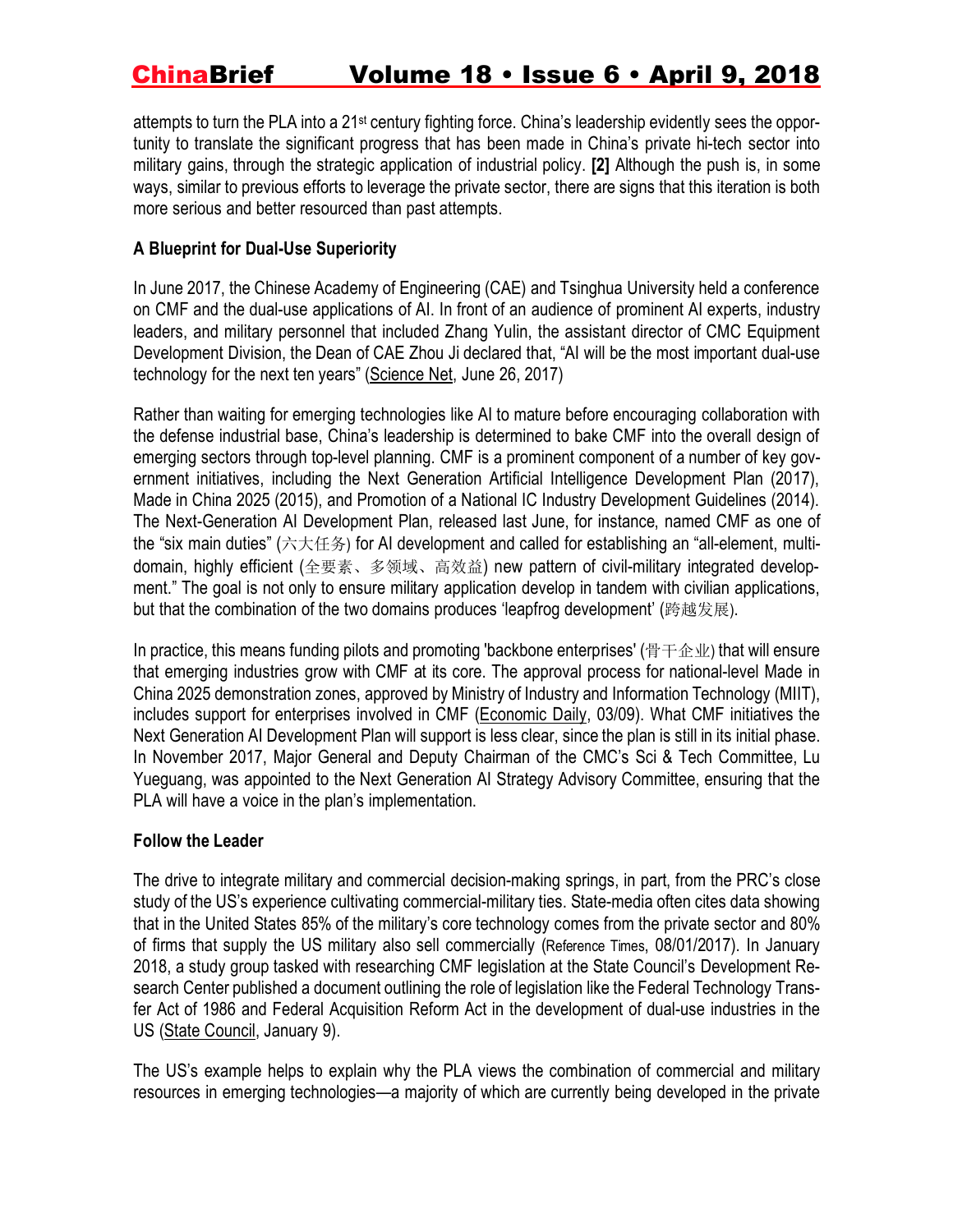sector—as an imperative, with the PRC private sector's development of commercial technologies with potential military applications, such as AI, drone swarms, cyber weapons, as key to undercutting the US military's advantage ([Reference](http://news.sina.com.cn/w/2017-12-20/doc-ifypwzxq4359119.shtml) Times, 12/20). Assimilating private sector innovation into the defense industrial base, according to several military experts, will result in a "spectacular feast" (饕餮盛宴). ([Z-](https://www.z-parkcmi.com/index.php/node/1389)Park [Civil-Military](https://www.z-parkcmi.com/index.php/node/1389) Integration Industry Park, 12/05/17).

Recent writing has also highlighted the role of the private sector in the Pentagon's Third Offset Strategy (PLA [Daily,](http://theory.people.com.cn/n1/2017/1011/c40531-29580133.html) 10/11/2017). Days after Space X successfully launched its newest rocket, the Falcon Heavy, several experts from the China Aerospace Academy of Systems Science and Engineering (CAASSE) wrote, "the lack of utilization of social resources has also become an important issue that restricts the better and faster development of China's space industry" (ICT Civ-Mil Fusion [Magazine,](https://mp.weixin.qq.com/s/fKIA7xMQQr1bkNMYvaMWmQ) 2/13). Increasing commercial sector involvement through CMF, the authors said, would aid China's rise as an 'aerospace superpower' (航天强国).

### **PLA Out in Front on Implementation**

Partially in imitation of the US's example, the PLA plays a large direct role in incubating emerging technology and developing ties with private enterprises and research institutes. In order to find new private sector partners and increase the PLA's profile in the China's tech communities like Beijing's Zhongguancun, the Central Military Commission's Equipment Development Department has held and participated in a number of "innovation challenges" and dual-use technology competitions [\(Science](http://news.sciencenet.cn/htmlnews/2017/9/388336.shtm) [Net,](http://news.sciencenet.cn/htmlnews/2017/9/388336.shtm) 09/16/2017). These events are not unlike the competitions DARPA or the Pentagon's Defense Innovation Unit Experimental (DIUx) hold in the US, albeit less sophisticated overall.

Because of its scale and institutional background, the PLA has traditionally dealt with large, stateowned enterprises for procurement and R&D needs. It's clear that the PLA is trying to change that. In October 2017, the PLA Air Force (PLAAF) Logistics Department signed strategic cooperation agreements with JD.com and SF Express—one of China's largest e-commerce outlets and logistic companies, respectively—to create an intelligent logistics system, including the use of transportation UAVs to maintain supply chains. After a successful trial run, which included drills with delivery drones in rural areas of Shaanxi and Yunnan, state-media hailed the JD.com-PLAAF partnership as an "innovative specimen of civil-military fusion" (军民融合创新样本) ([Caixin](http://tech.caijing.com.cn/20180116/4399097.shtml), 01/16).

In further demonstration of the PLA's genuine desire to engage the private sector, in April 2017, the Central Military Commission's Equipment Development Department opened tenders on more than 2,000 projects to private companies [\(SCMP,](http://www.scmp.com/news/china/policies-politics/article/2088998/china-opens-military-contracts-worth-billions-yuan) April 20 2017). A month prior, the CMC's National Defense Intellectual Property Office of the Equipment Development Department announced it would declassify over 3,000 defense patents for private sector use, marking the first time the PLA declassified patents in the thirty years since the PRC military patent system was created **[3].**

The Strategic Support Force (SSF), the branch of the PLA with primary responsibility for space, electronic, and cyber warfare, has been particularly forward-leaning, especially in R&D. In July 2017, the SSF signed talent and research cooperation agreements with nine research institutions and laboratories, including the Harbin Institute of Technology and Shanghai Jiaotong University, two of the country's leading research universities [\(Xinhua,](http://military.people.com.cn/n1/2017/0713/c1011-29402123.html) July 2017). The SSF also has informal, largely unreported ties with private enterprises. Last March, the PLA Daily reported that a branch of the SSF responsible for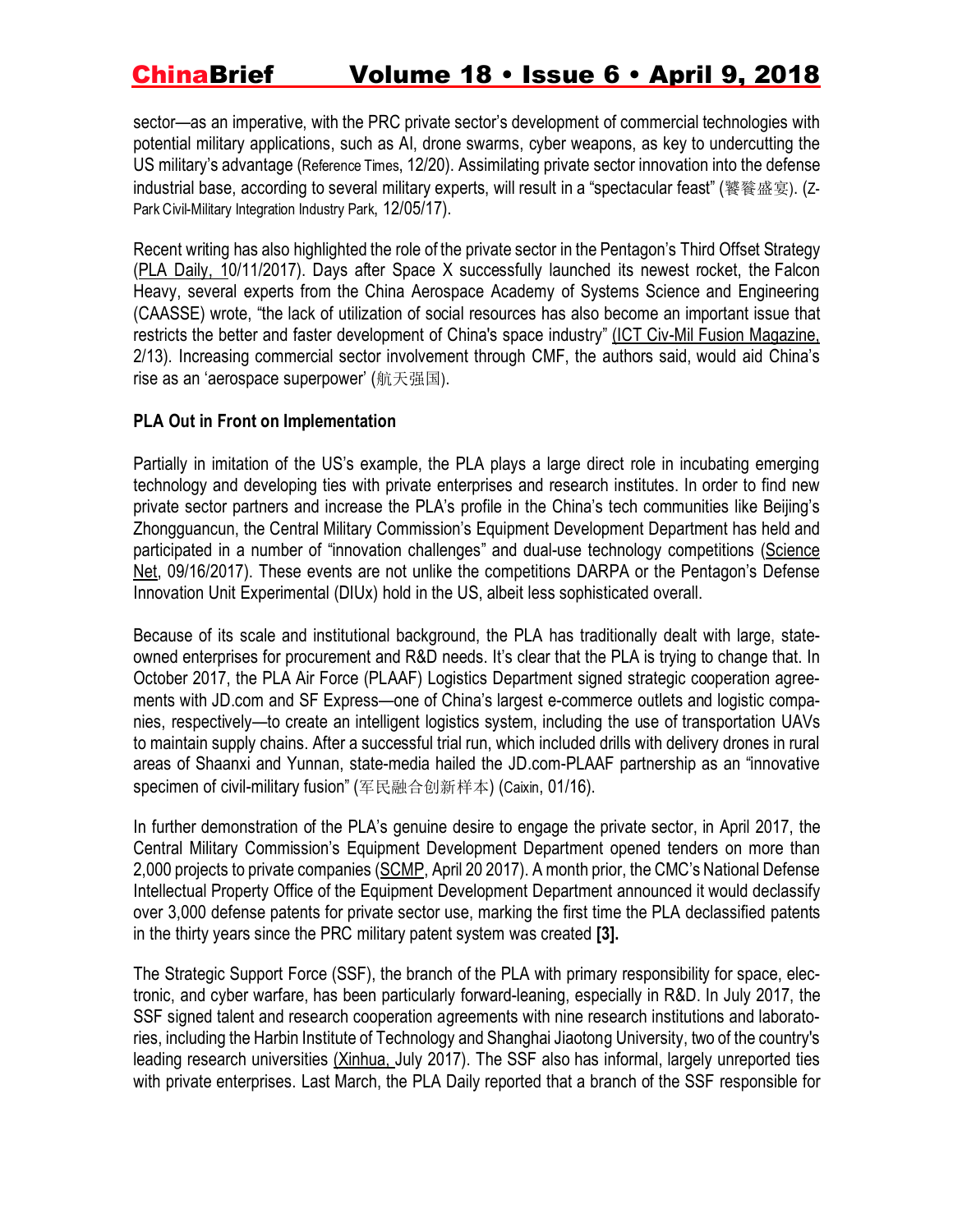testing software related to combat capabilities had spent time inside an unnamed software company, inspecting the company's software code and reviewing internal R&D processes (PLA [Daily](http://www.legaldaily.com.cn/army/content/2017-03/13/content_7050298.htm?node=80558), 03/13/2017).

### **Same Old Song or Something New?**

Analysts evaluating these efforts should keep in mind the fact that China's previous attempts to invigorate its sclerotic state-owned defense industrial base through market forces met with only limited success. China's leaders have been trying to implement some iteration of civil-military fusion since Deng Xiaoping. But there are reasons to believe this time is different.

First, Xi Jinping has consolidated control over the CMC, placing loyalists in key positions to push forward reform of the defense industrial base. Xi has also centralized control over the implementation of CMF through the recently established CCIMCD. In a sign of the commission's significance, last year Xi appointed then member of the Central Politburo and Vice Premier Zhang Gaoli (张高丽) to run the commission's daily affairs, a role usually reserved for a lower ranking official [\(SCMP,](http://www.scmp.com/news/china/policies-politics/article/2099248/xi-jinping-further-consolidates-power-commission) 06/21/2017). [4] The combination of these two developments means President Xi will have more power to push through reforms of the defense industrial base than any past Chinese leader

Second, the inclusion of CMF in major strategic initiatives like Made in China 2025 and the Next Generation AI Development Plan all but guarantees high-visibility and financial support for enterprises working on dual-use technology of interest to the PLA. Analysts need only look to successful Chinese 'national champions' to appreciate the powerful nexus between commercial technology and government power. Companies like Huawei and ZTE stand out in the telecommunication space, as do with Hikvision and a handful of rising AI companies like iFlytek in the surveillance space. In both cases, these enterprises succeeded in large part because they offered a private sector solution to a Chinese government need and in exchange received lucrative government contracts and valuable non-financial contributions like data or technology and patents.

Xi's drive to fuse technological and military development means more enterprises of this mold will likely emerge in the near future, though this time to support the PLA's pursuit of dominance in emerging technologies. Whether Xi can open private emerging technology sectors to the PLA remains to be seen, though the effort has the potential to energize Xi's attempt to turn the PLA into a hi-tech, modern fighting force.

*Lorand Laskai is a Research Associate at the Council on Foreign Relations. Follow him on Twitter [@lorandlaskai](http://twitter.com/lorandlaskai)*

### **Notes**

[1] 军民融合 is often translated as 'civil-military integration.' 'Civil-military fusion' is preferable, however, since *ronghe* 融合 is more accurately translated as 'fusion' or 'amalgamation,' rather than 'integration' which translates at  $-\frac{4}{k}$ 

[2] For more on structural reforms and overall developments in civil-military fusion under Xi, see Greg Levesque and Mark Stokes, "Blurred Lines: [Military-Civil](https://static1.squarespace.com/static/569925bfe0327c837e2e9a94/t/593dad0320099e64e1ca92a5/1497214574912/062017_Pointe+Bello_Military+Civil+Fusion+Report.pdf) Fusion and the "Going Out" of China's Defense [Industry](https://static1.squarespace.com/static/569925bfe0327c837e2e9a94/t/593dad0320099e64e1ca92a5/1497214574912/062017_Pointe+Bello_Military+Civil+Fusion+Report.pdf)," Pointe Bello, December 2016: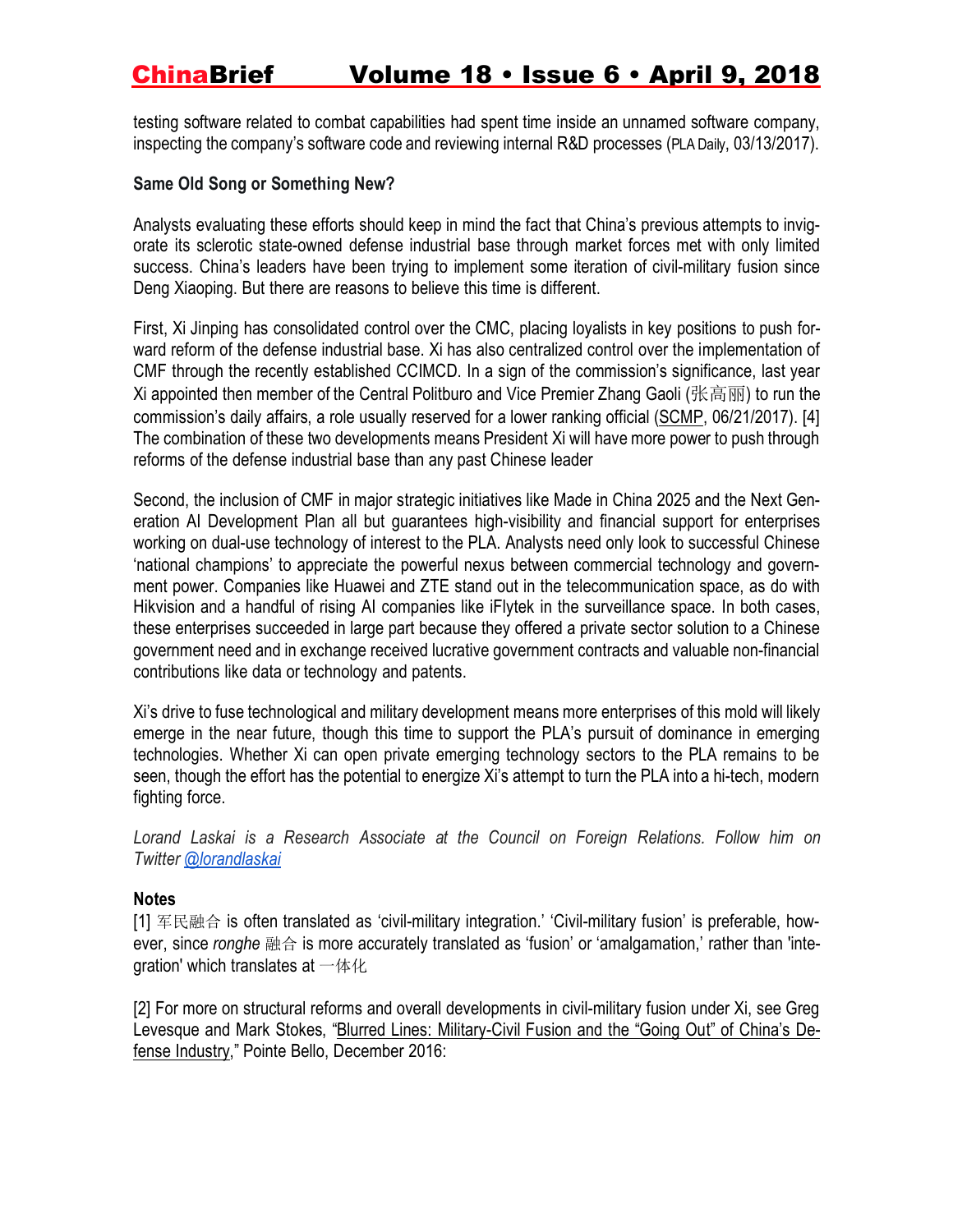[3] Meia Nouwens and Helena Legarda, "China's Declassification of Defense Patents: novel, but not (yet) a game changer," The International Institute for Strategic Studies, January 2018.

[4] It is unclear who will replace Zhang Gaoli as the director of general affairs office for the CCIMDC now that he has retired from his party and government posts.

**\*\*\***

## **Sino-Nepali Relations: Scaling New Heights**

*By Sudha Ramachandran*

In his very first interview after taking office in February 2018, new Nepali Prime Minister Khadga Prasad Oli said his government would seek to revive a US\$2.5 billion Sino-Nepali hydropower project on the Budhi Gandaki River (South China [Morning](http://www.scmp.com/week-asia/geopolitics/article/2133845/nepal-leader-revive-chinese-dam-project-open-review-pact-over) Post, February 19). The project's fate has become tied with the country's rapid turnover of governing coalitions, as well as a bellwether for the struggle for supremacy between pro-PRC and pro-Indian factions in Nepali politics. In May 2017, a government led by the Communist Party of Nepal (Maoist Centre) (CPN-MC)—now a junior partner in the governing coalition led by Oli's Communist Party of Nepal (United Marxist Leninist) (CPN-UML)—awarded the contract for the 1,200 MW hydropower project to the China Gezhouba Group, to be built as part of China's Belt and Road Initiative (BRI).

In November 2017, however the contract was cancelled by a new 'pro-India' Nepali Congress government (Indian [Express,](http://indianexpress.com/article/opinion/columns/nepal-government-budhi-gandaki-hydro-project-pushpa-kamal-dahal-4945340/) November 20, 2017). Oli's proposed revival of the Budhi Gandaki project is both a setback to India, and an indication that the Sino-Indian tug-of-war for influence in Nepal continues to swing increasingly in the PRC's favor. This is much to the concern of policymakers in New Delhi, who have traditionally enjoyed a great deal of sway over their smaller neighbor.

### **The Elephant in the Room**

India wields vast influence over landlocked Nepal. It surrounds the mountainous country on three sides and provides it with the shortest and most convenient routes to the sea. India is Nepal's largest trade partner. It accounts for two-thirds of Nepal's merchandise trade and meets all of its fuel requirements. Almost all of Nepal's trade with other countries passes through India [\(Ministry](http://www.mea.gov.in/Portal/ForeignRelation/8_Nepal_November_2017.pdf) of External Affairs, India, November 2017). If its geography makes Nepal dependent on India, the Treaty of Peace and Friendship signed by the two countries in 1950 cements the unequal relationship. For instance, under the treaty, Nepal can only purchase military hardware from India or through India's territory, with the Indian government's "assistance and agreement." **[1]**

Despite this, the PRC, Nepal's neighbor to the north, has steadily chipped away at Indian influence in Nepal since the 1960s. While geography has historically limited China's role in Nepal, Beijing is now seeking to raise its traditionally low profile in Katmandu.

### **Nepal's Importance to China**

Nepal shares a 1,236-km-long border with the PRC, dominated by the Himalayan mountain range. In the past, interaction between the two was minimal given the difficult terrain separating them. For centuries, it was with Tibet rather than successive Chinese dynasties that Nepal engaged.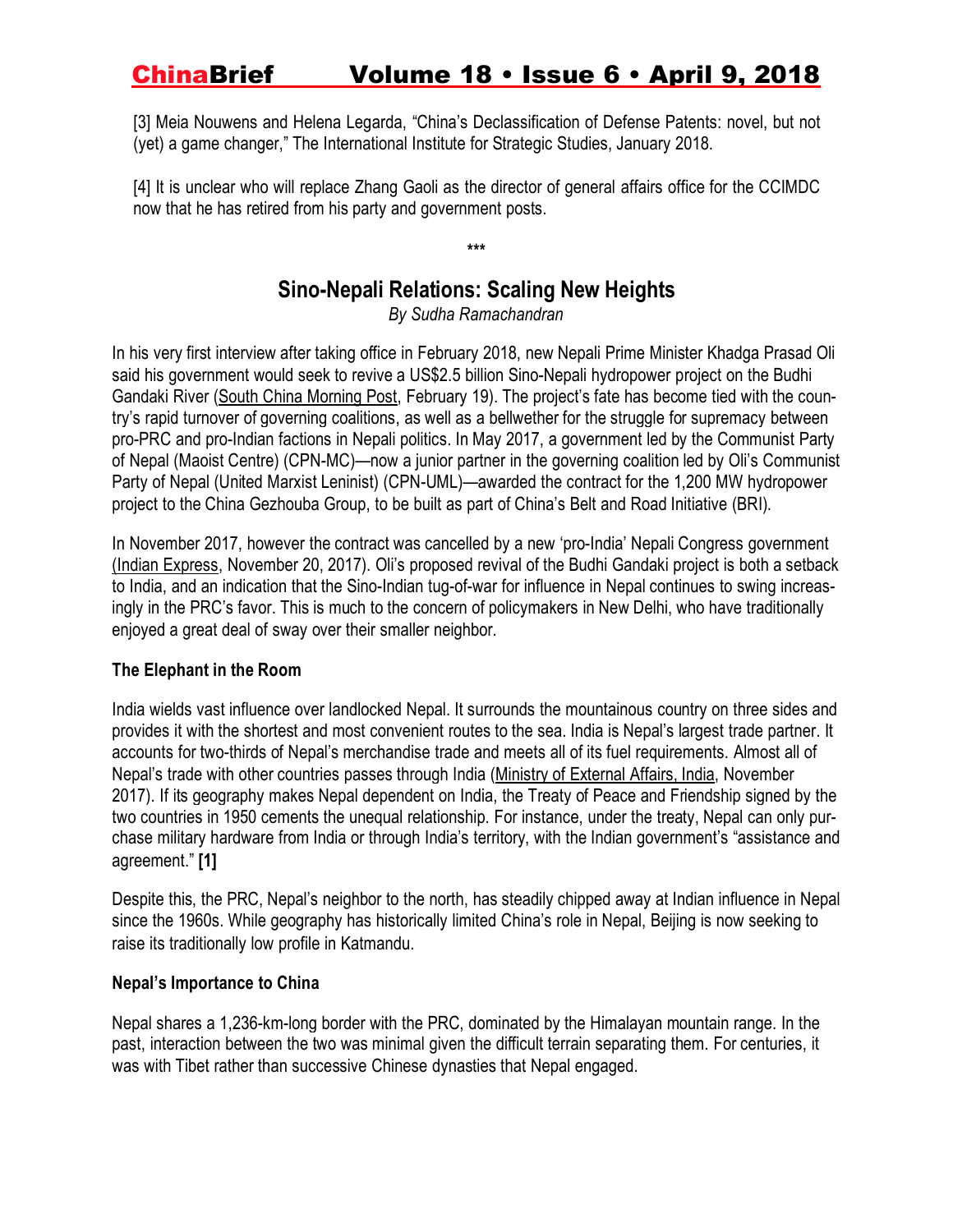Nepal took on much greater significance to the PRC in the 1950s after Beijing's annexation of Tibet made Nepal an immediate neighbor. Tibetans fleeing PRC repression took sanctuary in Nepal and India. There are around 20,000 Tibetans living in Nepal; controlling Tibetan activism there is a priority for Beijing. To this end it seeks close ties with the Nepali government to secure its co-operation in stamping out anti-PRC activism (The [Hindu,](http://www.thehindu.com/news/international/south-asia/nepal-cracks-down-on-tibetan-activists/article5770995.ece) March 10, 2014).

To both India and the PRC, Nepal is a valuable buffer. India's dominating presence in Nepal irks the PRC, as it complicates the latter's control of Tibet—India is home to over 300,000 Tibetans, including the Dalai Lama and the Tibetan government-in-exile. After Sino-Indian relations deteriorated in the wake of the 1962 border war, Beijing became increasingly apprehensive that India would use Tibetan exiles living in India and Nepal to foment trouble inside the PRC.

The PRC is also interested in Nepal's vast and still largely unexploited water resources. Hydropower is among the priorities on its Nepal agenda [\(Times](https://timesofindia.indiatimes.com/edit-page/Chinas-new-war-front-Natural-resource-as-a-political-tool/articleshow/19683339.cms) of India, April 23, 2013). Additionally, it is keen on boosting trade with Nepal, with one eye towards the "bigger opportunities" that the giant Indian market offers [\(The](https://www.thenational.ae/business/nepal-china-s-bridge-to-lucrative-india-1.154943) [National,](https://www.thenational.ae/business/nepal-china-s-bridge-to-lucrative-india-1.154943) March 29, 2016).

### **Building Bridges**

Recognizing that building influence in Nepal would be possible only by reducing Nepal's dependence on India for trade, since the 1960s the PRC has invested in road and railway projects to improve Sino-Nepali connectivity. For example, in 1963, China began construction of a 67-km-long highway linking Kathmandu to Kodari, on Nepal's side of the Sino-Nepal border. The PRC later built a friendship bridge linking Kodari with Khasa/Zhangmu, a trading town across the border in Tibet. **[2]** Later on, Khasa was tied into the PRC's national road network after it was made the western terminus of China National Highway 318, which runs all the way to Shanghai, passing through Lhasa and Chengdu along the way.

The PRC is also developing railway lines in the region. Its Golmud-Lhasa railway line, which is being extended through Xigaze up to Gyirong on the Nepal border, is expected to be completed by 2020. The Nepali government is in talks with Beijing to extend the line to Kathmandu, Pokhara and Lumbini in Nepal. The three lines, which would be part of CCP General Secretary Xi Jinping's signature Belt and Road Initiative, are estimated to cost around \$4 billion. They would boost Nepal's overland connectivity with the PRC as well as with Eurasia, which would correspondingly reduce Nepal's dependence on India for trade and transit, and its vulnerability to Indian pressure. Not surprisingly, Nepali politicians and its people view BRI with much optimism (The [Wire,](https://thewire.in/external-affairs/nepal-china-obor-transport-infrastructure) July 11, 2017).

Also much to India's chagrin, Sino-Nepali military co-operation is growing. Beijing has skillfully exploited India's political tensions with Nepal to supply the latter with weaponry. In 2005, India halted military sup-plies to Nepal in the wake of King Gyanendra's power grab (The [Hindu,](http://www.thehindu.com/2005/03/02/stories/2005030202591000.htm) March 2, 2005). The PRC stepped in to provide his government with weapons, and in 2008 announced a \$2.6 billion package meant to aid Nepal's military modernization. Beijing has also expanded military-to-military co-operation with Nepal; joint military exercises were held for the first time ever in April 2017, and the PRC has increased the number of seats for Nepali soldiers in its military academies. Such co-operation has enabled Beijing to build a pro-PRC constituency within the Nepali armed forces (Institute for Defense Studies and [Analyses,](https://idsa.in/idsacomments/china-growing-military-ties-with-nepal_nrnayak_310317) March 31, 2017).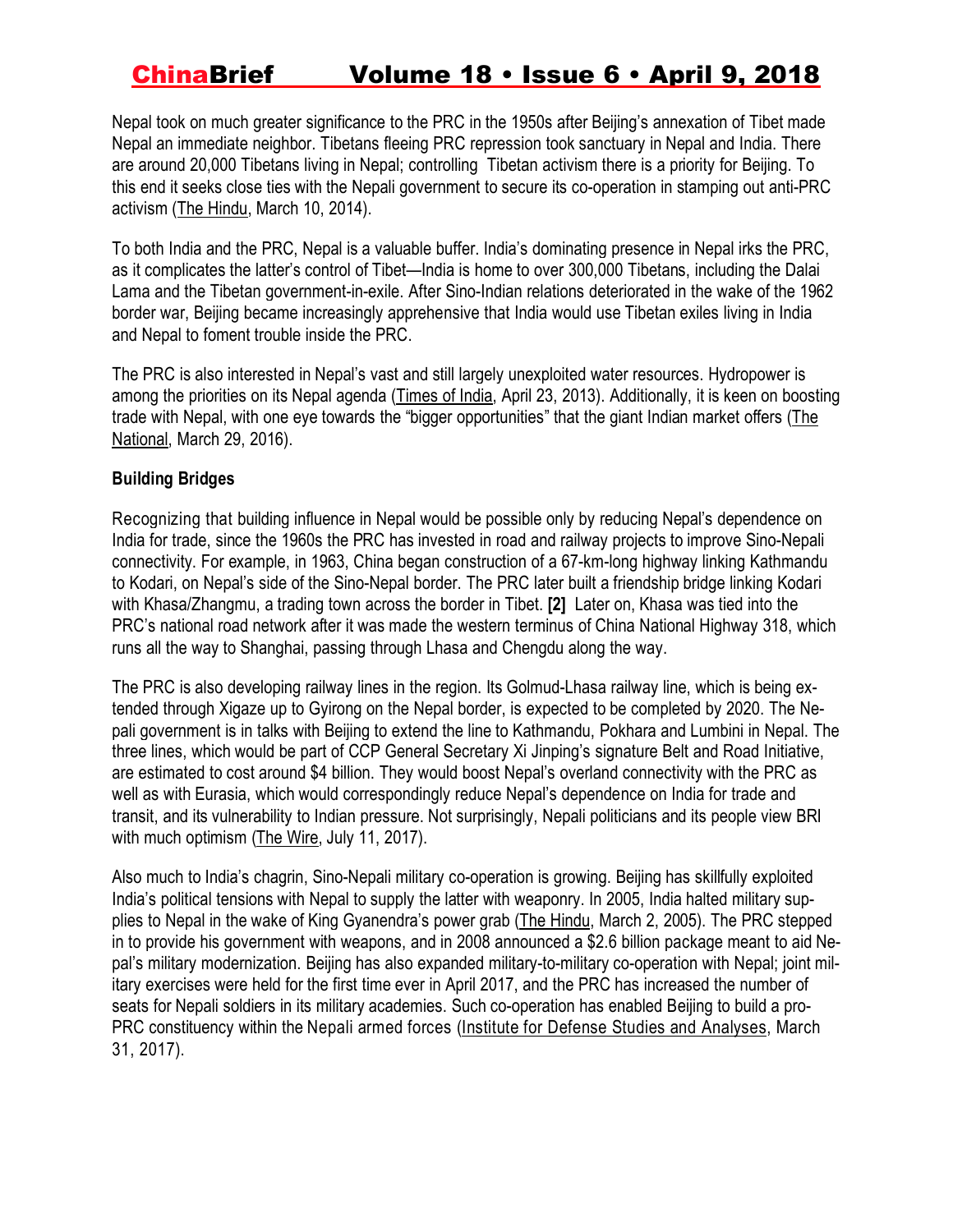#### **Indian Influence on the Wane**

The cumulative effect of the PRC's efforts to build connections with Nepal has been an erosion of Indian clout in Katmandu. Although New Delhi has played a decisive role in Nepali politics in the past, it was unable to stop the CPN-UML and the CPN-MC from contesting the November 2017 general elections together under the banner of the Left Alliance. Nor could it prevent the Alliance's victory in that election or its formation of a new government [\(Hindustan](https://www.hindustantimes.com/india-news/is-it-the-end-of-india-s-special-relationship-with-nepal/story-ijLNl5AvvOt1w6fQANekVP.html) Times, March 8). The failure was all the more painful to Delhi as the Alliance's victory was also the PRC's: Beijing is believed to have played a behind-the-scenes *role* in convincing the CPN-MC and the CPN-UML to cooperate (The [Tribune,](http://www.tribuneindia.com/news/comment/how-india-lost-nepal-to-china/527254.html) Jan 12).

China is also eroding India's economic dominance, overtaking India as Nepal's largest source of foreign direct investment in 2013 [\(Global](http://www.globaltimes.cn/content/805344.shtml) Times, August 21, 2013). A soft Indian economic blockade of Nepal in 2015 exacerbated this, as it forced the Oli government to turn to Beijing for help. This in turn allowed the PRC to break India's long-standing monopoly over fuel supply to Nepal [\(China](https://jamestown.org/program/sino-nepalese-relations-handshake-across-the-himalayas/) Brief, November 16, 2015), and paved the way for Beijing and Kathmandu to sign 36 agreements, including a transit trade deal under which China agreed to provide its Tianjin seaport for transit of Nepali goods imported from third countries [\(Himalayan](https://thehimalayantimes.com/nepal/nepal-signs-trade-transit-treaty-china/) Times, March 21, 2016).

India is increasingly concerned that the cumulative effect of these and other PRC policies add up to the use of economic projects to further China's *strategic* goals in the region. Indian analysts have pointed out that growing indebtedness to China has made many of India's neighbors vulnerable to Beijing's pressures. Unable to repay loans these countries are having to hand over control over strategic assets to China, as in the case of Sri Lanka's Hambantota Port. The concern is that this could culminate in China's military use of these assets, leading to increased Chinese military presence in India's periphery (Nikkei Asian [Review,](https://asia.nikkei.com/Viewpoints/Brahma-Chellaney/China-ensnares-vulnerable-states-in-a-debt-trap?page=1) February 20). Were this to happen in Nepal, it would place Chinese forces on the far side of the Himalayan barrier, and leave the Indian heartland vulnerable to a Chinese attack. In the event of conflict, a PRC foothold in Nepal would also place at risk the Siliguri Corridor, a narrow sliver of land that links the Indian mainland to its insurgency-wracked Northeast. If China were to attempt to take control of the corridor, it could do so through Nepal.

To some extent, India has itself to blame for its difficult situation: Its 2015 blockade turned the Nepali people against it. The blockade resulted in severe shortage of fuel, food and medicines and caused enormous hardship for the Nepalis. Anger with India snowballed during the crisis (The [Hindu,](http://www.thehindu.com/news/national/anger-against-india-over-blockade-snowballs-in-nepal/article8032072.ece) December 27, 2015). The Nepalis have not forgotten that experience, and see China as a benign power that comes to Nepal's help in times of crisis [\(Business](https://www.thehindubusinessline.com/opinion/nepals-pronounced-prochina-tilt/article8116824.ece) Line, January 17, 2016). The extent of anti-India sentiment in Nepal today can be gauged from the fact that the Left Alliance campaigned on an anti-India platform last year and won a landslide victory [\(Spotlight,](https://www.spotlightnepal.com/2017/12/08/indian-influence-wanes-rise-leftists-nepal/) Dec 8, 2017).

While expectations in Nepal are high that its integration into the BRI will reduce the country's dependence on India for transit trade, the treacherous terrain to Nepal's north will make trade through the PRC expensive, and India still retains important geographic advantages: India's Haldia port, which Nepal currently uses is just 1,000 km away, while Tianjin is 3,000 km from Nepal. Robust road and rail links to Tianjin are still not in place and it will be several years before this transit route becomes functional. The Tianjin option may prove useful in the event of a blockade of routes through India. However, it may not be an economically viable option for Nepal or the PRC, as building infrastructure and transporting cargo across the mountains is enormously expensive (The [Hindu,](http://www.thehindu.com/opinion/lead/no-zero-sums-in-this-great-game/article8402444.ece) March 28, 2016). And because of its position on the periphery of the BRI, Nepal may stand to gain relatively little from its involvement in the initiative.